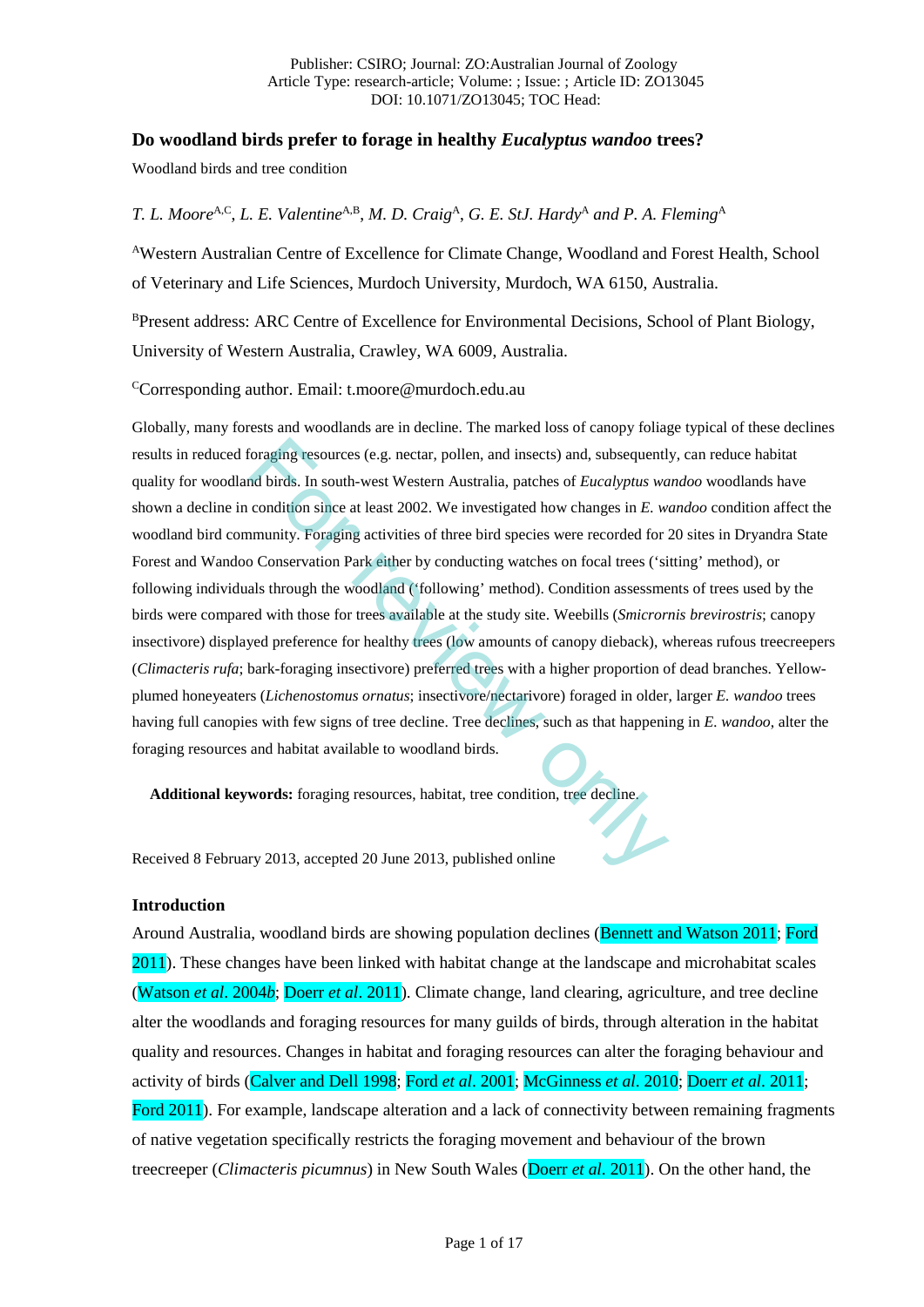activities of birds can also influence habitat condition. For example, several studies have investigated the relationship between canopy decline and bell miners (*Manorina melanophrys*). Territorial bell miners exclude insectivorous birds that would usually control the populations of sap-feeding insects (e.g. psyllids) that feed on and defoliate eucalypts; the absence of insectivorous birds therefore contributes to tree decline (Stone 1996; Bradstock *et al*. 2005; Haywood and Stone 2011). The interactions between habitat and birds are most likely species-specific, and highlight the need to understand the specific habitat and feeding requirements of bird guilds (Radford *et al*. 2005) to predict their vulnerability to habitat changes.

Declines in tree condition and increases in tree mortality are occurring worldwide on a massive scale (Reid and Landsberg 2000; Close and Davidson 2004; Allen *et al*. 2010). Jurskis (2005) reviews many studies on decline episodes from all States around Australia, several occurring in each state. The causes of these declines are sometimes simple; however, in most cases, there appears to be a complex interplay of persistent abiotic and biotic damaging factors and mechanisms (Manion 1991). For example, fire suppression (Close *et al*. 2009), bell-miner activities (Stone 1996), climate change (Allen *et al*. 2010), and *Phytophthora cinnamomi* 'dieback' (Shea *et al*. 1983; Tippett *et al*. 1985) are all factors linked to tree declines. The slow progressive death of trees results in highly visible symptoms (Stone 1999), including the death of the upper portions of the tree foliage and loss of tree branches, resulting in an overall reduction in crown density (Stone 1999; Jurskis and Turner 2002; Jurskis 2005; Carnegie 2007; Davidson *et al*. 2007; Robinson 2008; Whitford *et al*. 2008). These changes in tree condition are likely to affect the activities of some bird guilds. For example, a study investigating the role of tuart (*Eucalyptus gomphocephala*) decline on birds identified that some feeding guilds may benefit from tree decline and the associated changes in resources, while other guilds are disadvantaged (Wentzel 2010). Long-term tree declines are, therefore, likely to result in changes in avifaunal diversity due to altered habitat quality and foraging resources (Loyn and Middleton 1980; Gorrod 2006). eclines are sometimes simple; however, in most cases, there a<br>stent abiotic and biotic damaging factors and mechanisms (M<br>pression (Close *et al.* 2009), bell-miner activities (Stone 1996),<br>and *Phytophthora cinnamomi* 'di

*Eucalyptus wandoo* is a smooth-barked eucalypt endemic to Western Australia that has shown signs of episodic decline in condition since the 1960s, with the most recent decline commencing in 2002 (Hooper and Sivasithamparam 2005; Wandoo Recovery Group 2006). Decline in *E. wandoo* manifests as heterogeneous changes across the landscape, where declining trees can often be directly adjacent to apparently healthy trees, no tree mortality is evident, and the trees may also recover after a period of canopy loss (Brouwers *et al*. 2012). This decline is therefore unlike decline in jarrah (*Eucalyptus marginata*) in response to drought and high temperatures, where the whole canopy of trees is lost over a short period for patches of trees across the landscape (Matusick *et al*. 2012), and more closely resembles the responses of these trees to the presence of disease (Shea *et al*. 1983; Dakin *et al*. 2010).

The objective of the present study was to determine how the condition of *E. wandoo* trees influenced the tree selection by three common bird species (which are present in sufficient numbers to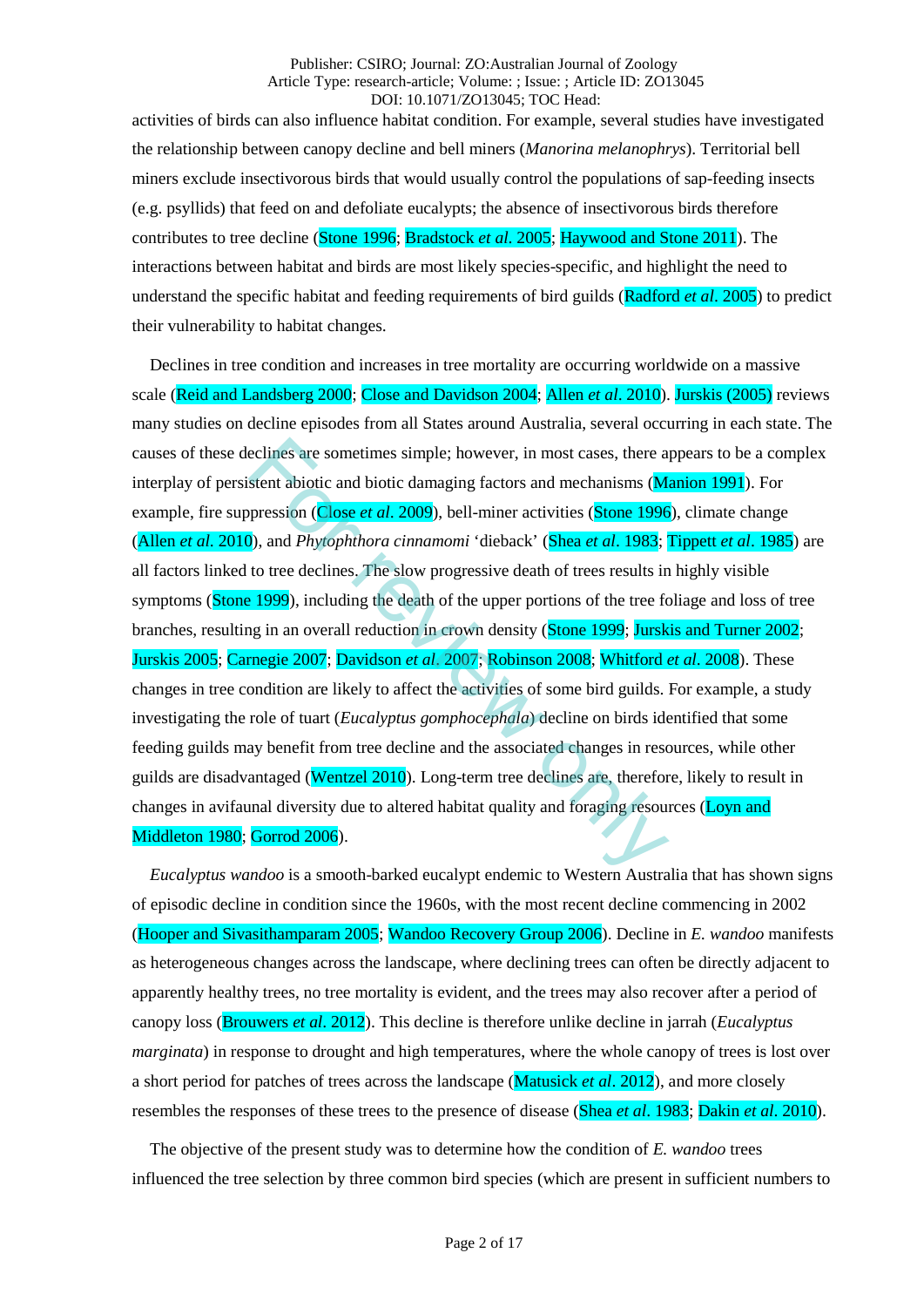determine patterns of habitat preference). It was predicted that a declining canopy would lead to loss of food resources for several bird guilds (e.g. nectarivores, canopy-feeding insectivores and leaf gleaners). Epicormic growth is new flushes of growth in the canopy which is evident as trees recover (Landsberg 1985; Hobbs and Atkins 1988; Jurskis 2005). Epicormic growth may increase the foraging resources available to insectivores (e.g. weebills, *Smicrornis brevirostris*) (Arnold *et al*. 1987), as epicormic foliage may support more insects compared with established canopy (Landsberg and Wylie) 1983; Landsberg 1988; Recher *et al*. 1996). Yellow-plumed honeyeaters (*Lichenostomus ornatus*) utilise foraging resources such as lerp, manna, and insects (Wilson and Recher 2001), which are found only in tree canopies and are likely to be absent for trees that have lost their canopy. *E. wandoo* trees showing a loss of canopy may therefore have fewer yellow-plumed honeyeaters foraging within them. Other guilds may benefit from an increase in foraging resources; for example, birds that make use of wood and dead branches as a foraging substrate (e.g. rufous treecreepers, *Climacteris rufa*) (Craig 2007) may benefit from the presence of trees in decline. The aim of this study was to test these predictions by comparing the condition of trees where birds were observed foraging with the condition of other trees available at the sites.

### **Methods**

### *Site description*

Study sites were located in *E. wandoo*–dominated woodlands in Dryandra State Forest (32°48′S, 116°53′E, 160 km south-east of Perth, Western Australia), and Wandoo Conservation Park (31°54′S, 116°27′E, 75 km east of Perth). *E. wandoo* woodlands once covered most of the wheatbelt region, but clearing for agriculture has resulted in only 40% of the original *E. wandoo*–dominated woodlands remaining (Mattiske Consulting Pty Ltd and Havel Land Consultants 1998; Doughty 2000). *E. wandoo* woodlands have an open canopy (~30% canopy cover) with a patchy understorey of small shrubs usually <1 m high, including *Gastrolobium* spp., *Macrozamia riedlei* and *Xanthorrhoea preissii* and a grassy herb layer (Yates and Hobbs 1997). Both reserves have histories of land clearing, stock grazing, harvesting (logging) and controlled fire management (Department of Conservation and Land Management 1980). ranches as a foraging substrate (e.g. rufous treecreepers, *Clim*<br>it from the presence of trees in decline. The aim of this study<br>mparing the condition of trees where birds were observed for<br>ilable at the sites.<br><br>located

Observations were conducted at 20 sites in total, 10 each in Dryandra State Forest and Wandoo Conservation Park, with each site being a square 1-ha area. Sites were chosen using Vegmachine 2.0 (2010, CSIRO), which assesses changes in vegetation condition over a landscape through differences in its reflectance (Landsat imagery), classifying the vegetation as increasing, decreasing or stable. The times compared for this study were 1999 and 2009, as this was the period during which decline in *E. wandoo* had been noted (Mercer 2003; Whitford *et al*. 2008). Vegmachine was used to identify suitable sites at the desktop, and the exact location of sites and trees was determined by groundtruthing.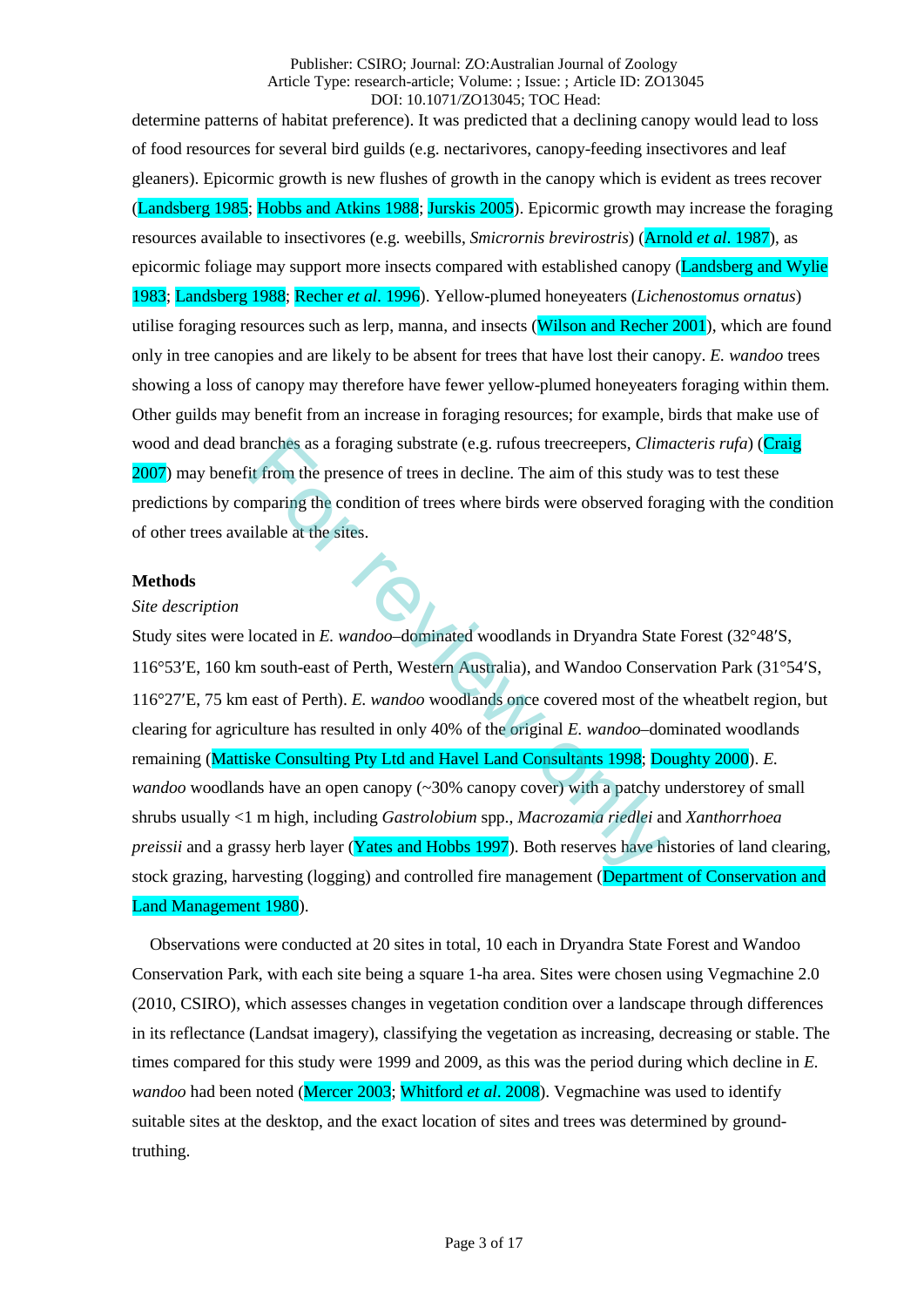#### *Surveying foraging woodland birds*

Bird activity was recorded in order to determine the correlation between tree condition and the use of trees by foraging birds. The three bird species observed were the nectarivorous/insectivorous yellowplumed honeyeater, and two insectivorous species: the weebill and the rufous treecreeper. The body size, diet and foraging ecology of these species differ and they utilise different parts of the *E. wandoo* trees (Table 1). These species are also commonly sighted in *E. wandoo* woodlands and therefore would be sighted often enough for adequate data collection and analysis. It was predicted that the foraging activities of each species would be influenced by different tree characteristics of the *E. wandoo* decline. Other species were recorded at these sites – striated pardalotes (*Pardalotus striatus*), red wattle birds (*Anthochaera carunculata*), and western wattlebirds (*Anthochaera lunulata*) – but sample sizes were inadequate for data analyses.

All observations were conducted by TLM using binoculars and recorded into a voice recorder for mornings (0600–1100 hours) and afternoons (1400–1600 hours) between July and October 2010. All 20 sites were visited each month (i.e. four surveys per site overall) and observations were carried out over eight days of each month to complete the recordings/data collection at all sites. The sites were returned to in random order to account for slight differences in the time of day.

The decline of *E. wandoo* woodlands is cyclic and patchy (Brouwers *et al*. 2012); no tree mortality is witnessed and healthy trees are often adjacent to declining trees. This made it difficult to work at a community level when, within a site, there is much variation in the condition of individual *E. wandoo* trees. In order to take this variation in *E. wandoo* condition into consideration when determining tree selection by the three bird species, the techniques observed the use of individual trees by birds. To ensure sufficient numbers of observations for analysis were made, two techniques were used for recording bird foraging and activity on individual trees. These methods were: In the same conducted by TLM using binoculars and recorded interaction and afternoons (1400–1600 hours) between July the each month (i.e. four surveys per site overall) and observated freech month to complete the recordin

- Method 1 The 'sitting' method entailed identifying which trees were either used or not used by birds during the survey period. The observer positioned herself in the centre of six *E. wandoo* trees (with a diameter >20 cm) closest to the centre of each site (hereafter called 'site' trees). Bird activity in these six trees was recorded over 20 min. These trees were subsequently categorised as 'used' or 'unused' during this time. One 'use' of a tree is defined as an individual bird making one foraging attempt at a resource (i.e. flower, foliage, branch or trunk) within a single tree. Repeat observations of the same bird on the same tree within one observation period (20 min) were not included to avoid pseudoreplication. An 'unused' tree was defined as a site tree in which no foraging attempt was made by any bird (of any species) during any of the four observation periods made at each site.
- Method 2 The 'following' method commenced with the observer starting in the centre of the six site trees and moving to the closest bird activity (movement or calls) that could be heard or observed. These birds were then followed on foot from tree to tree while foraging behaviour was observed and recorded continuously for 20 min or until the birds could no longer be seen (whichever occurred first). Hence, this method included not only the site trees, but also trees away from the centre point of each site. The trees that the birds used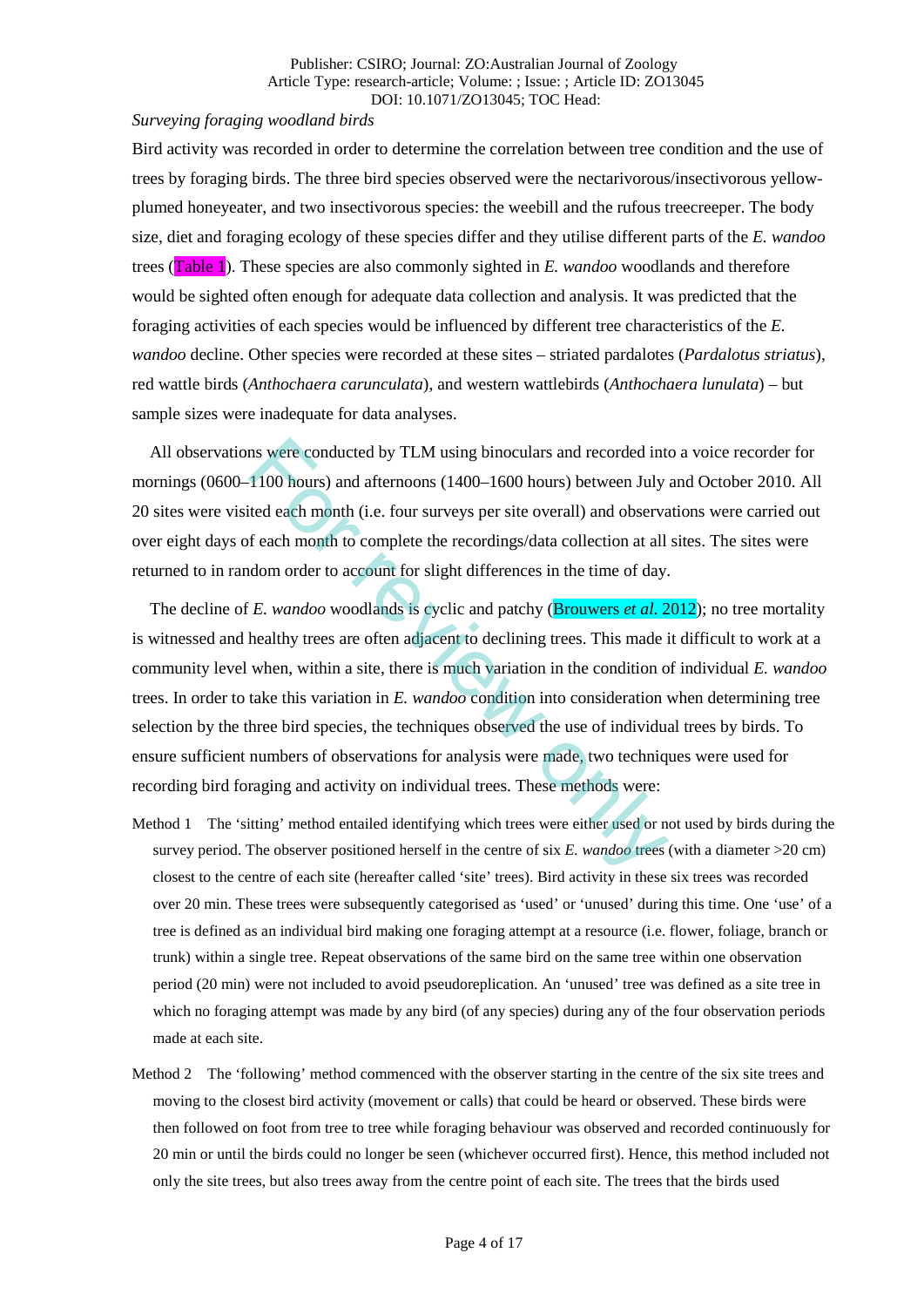(hereafter referred to as 'selected trees') were marked and their location recorded with a GPS (Garmin eTrex H) to return to for analysis. These selected trees were compared against the 'unused' site trees identified using Method 1.

The following variables were recorded for each bird observation:

- (1) bird species;
- (2) foraging height [six categories: ground, lower trunk (lower half), upper trunk (upper half), lower canopy (lowest third), mid canopy (middle third), upper canopy (upper third)];
- (3) foraging substrate, or the type of food resource the individual was using (seven categories: flowers, foliage, live branches, hollows, dead branches, trunk/bark or leaf litter); and
- (4) foraging manoeuvres (probe, glean, hang glean, hawk, sally, hover probe).

Foraging height and substrate were compared between species (pooling data across both survey methods) by Pearson's Chi-square analysis (Microsoft Excel 2010), with expected values calculated assuming that an equal proportion of individuals of each species used each foraging height/substrate category.

## *Tree condition characteristics*

A range of tree characteristics were visually assessed for each tree (Table 2). The Whitford tree condition measure (healthy–declining: 1–6) (Whitford *et al*. 2008) and Grimes tree condition measure (healthy–declining: 5–0) (Grimes 1987) assign each tree a value commensurate with its condition, based on a pictorial scale. These semiqualitative measures incorporate epicormic growth, crown density, the proportion of dead branches and crown dieback in their assessments. The USDA tree condition assessment (Schomaker *et al*. 2007) (originally designed for pine trees in the USA using a range of tree condition measures, some of which can appropriately be transferred to eucalypt trees), includes visual estimates of crown density (%), crown dieback (%) and uncompacted live crown ratio  $(\%)$  (Table 2). Other tree condition measures that have been found relevant when assessing fauna habitat in eucalypts (Wentzel 2010) are the proportion of dead branches (%) and epicormic growth  $(\%)$  (Table 2). Canopy height (m) was also measured for each individual tree using a digital vertex (Vertex III and Transponder T3, Haglöf Sweden AB). Tree litter cover (%) was measured at the base of each tree using two 1-m2 quadrats. The percentage variables were converted to proportions and arcsine-square-root transformed (Zar 1998). It and substrate were compared between species (pooling data<br>
ston's Chi-square analysis (Microsoft Excel 2010), with expected<br>
equal proportion of individuals of each species used each fore<br>
tharacteristics<br>
haracteristic

## *Determining the correlations between tree characteristics and bird foraging*

Logistic regression (negative binomial – due to the high number of zeros in the data) using 'R' 2.12.1 and Tinn-R was carried out to determine whether birds were selective in their foraging trees. Analysis was carried out for bird species for which sufficient observations were available ('sitting' and 'following' survey methods analysed separately for yellow-plumed honeyeaters; 'following' method only for weebills and rufous treecreepers). We compared trees that were used for foraging by birds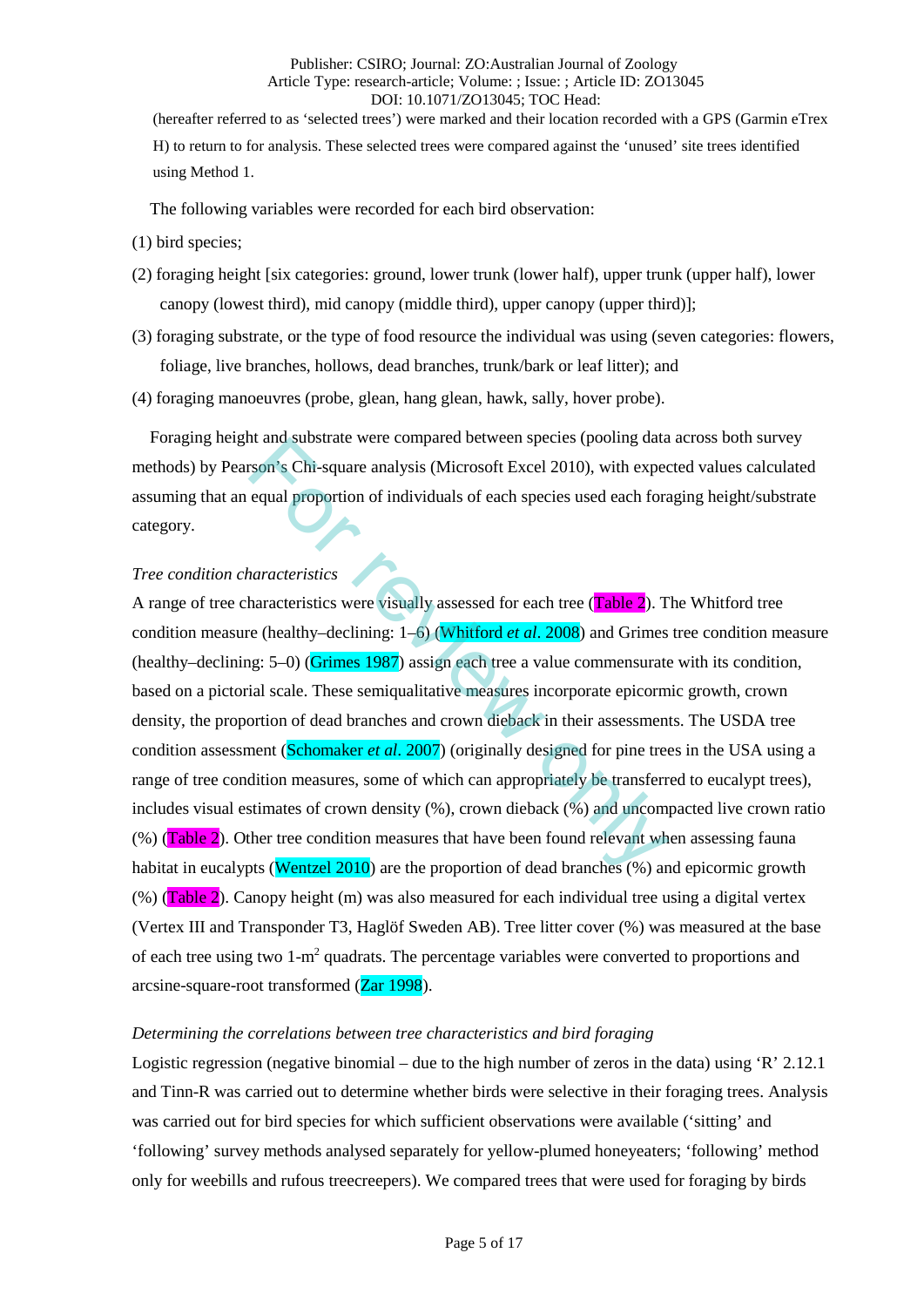(sitting method surveys: 'used' trees; following method surveys: 'selected' trees) with the characteristics of trees not witnessed as used (site trees not identified as used by each of the target species during the 20-min sitting method surveys: 'unused' trees; note different numbers of 'unused' trees for each species). Location (Dryandra State Forest or Wandoo National Park) was present in all models as a random factor. Independent variables included Whitford tree condition measure  $(1-6)$ , Grimes tree condition measure (5–0), crown density, crown dieback, epicormic growth, uncompacted live crown ratio, proportion of dead branches, canopy height, and tree litter cover. A correlation matrix indicated that none of these factors were significantly autocorrelated ( $r \ge 0.35$ ,  $P > 0.05$ ).

Interpretation of the alternative logistic regression models was carried out by Akaike Information Criterion (AIC), corrected for small sample size ( $AIC<sub>c</sub>$ ). In total, 211 models were created for each dependent variable using various combinations of all the tree characteristics. The top models ( $\triangle AIC_c$ 2) were considered a plausible fit for the data (Quinn and Keough 2002) and are considered well supported models to describe the dataset. The  $AIC_c$  model weight  $(w_i)$  was calculated for each of the top models: *wi* values indicate the likelihood that each model is the best model of the model set to explain the dataset. We calculated a standardised β coefficient (indicating how much each parameter contributed to the model) and *P* values for each parameter in the model. The standardised β coefficients are the coefficients obtained if you had first standardised all of your variables to a mean of 0 and a standard deviation of 1; thus, the standardised β value allows direct assessment of the relative contribution of each independent variable (i.e. tree and habitat characteristics) in the prediction of the dependent variable. ed a plausible fit for the data (**Quinn and Keough 2002**) and as to describe the dataset. The AIC<sub>c</sub> model weight  $(w_i)$  was calculues indicate the likelihood that each model is the best model et. We calculated a standardi

### *Likelihood ratio test*

A likelihood ratio test assesses the fit of a model. The test compares the alternate and null models to produce a log-likelihood ratio statistic (LLc) and degrees of freedom (d.f.). In this case, models that included tree characteristics were compared with models without these tree characteristics included (the null-model) to determine whether the former were a better fit to the data. The *P* value is then determined from the binomial distribution using the LLc and d.f. and the alternate model is proven or rejected in place of the null model.

### **Results**

The three bird species (yellow-plumed honeyeaters, weebills, and rufous treecreepers) each used different parts of the trees (heights: Fig. 1*a*): yellow-plumed honeyeaters and weebills foraged in the mid–upper canopy, while rufous treecreepers more commonly foraged lower in the canopy and on the trunk more than the other species. They also differed in their use of foraging resources (substrates: Fig. 1*b*): live branches and foliage were the common foraging resources used by yellow-plumed honeyeaters and weebills, while rufous treecreepers foraged on branches more than the other two species. The foraging manoeuvres of each of the three common bird species were relatively consistent,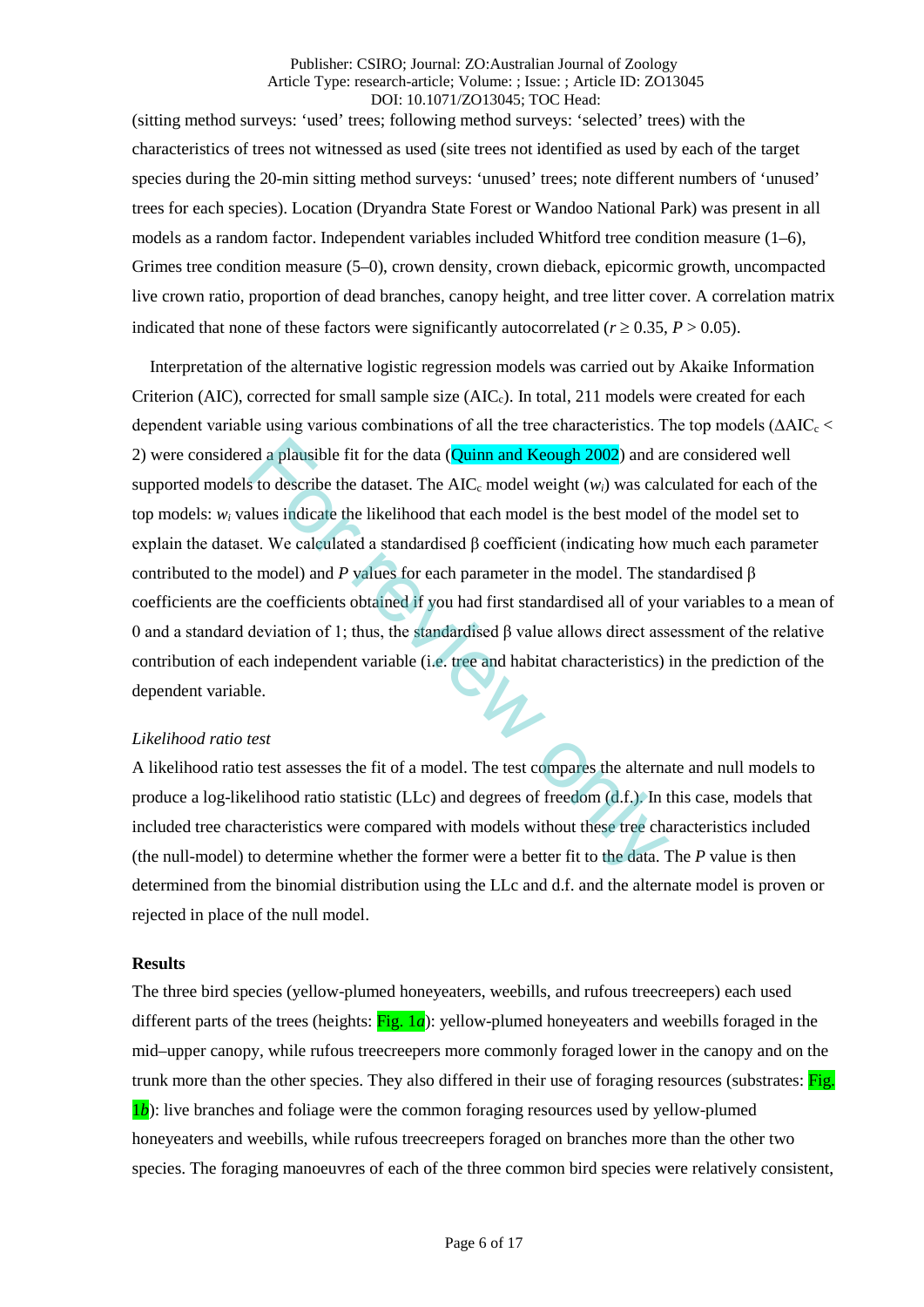with >95% of the observations of yellow plumed honeyeaters and weebills recorded as gleaning, and >95% of observations of rufous treecreepers recorded as probing bark.

Live branches (*n* = 205 observations) and foliage (*n* = 271 observations) were the common foraging resources used by yellow-plumed honeyeaters ( $\overline{Fig. 1b}$ ). Dead branches ( $n = 9$  observations), flowers  $(n = 9)$ , tree litter cover  $(n = 20)$  and trunk/bark  $(n = 54)$  were also used. For each survey method, a single well supported model best explained the differences between trees that were not used, and trees that were used/selected by yellow-plumed honeyeaters. The adjusted  $R^2$  value for the 'sitting' survey method was only 0.044, suggesting that there was poor explanatory power, probably because there were only  $n = 12$  selected trees (compared with  $n = 108$  unused site trees) for this method. For the 'following' survey method ( $n = 73$  selected trees compared with  $n = 108$  unused site trees), the best model indicated that yellow-plumed honeyeaters preferred to forage in taller trees that had a larger proportion of crown (uncompacted live crown ratio), with some dead branches (positive relationships with the proportion of dead branches) but overall minimal crown loss (negative relationships with crown dieback) (Table 3). Yellow-plumed honeyeaters therefore showed preference for larger *E. wandoo* trees with minimal canopy loss.

The insectivorous weebill primarily used foliage  $(n = 116$  observations) and, to a lesser extent, live branches ( $n = 34$ ), tree litter cover ( $n = 2$ ), dead branches ( $n = 2$ ) and flowers ( $n = 9$ ) for foraging resources ( $\overline{Fig. 1b}$ ). A single model described data from the 'following' survey method (*n* = 31) selected trees compared with  $n = 118$  unused site trees), which included positive correlations with uncompacted live crown ratio, canopy height, proportion of dead branches, and epicormic growth, but a negative correlation with crown dieback (Table 3). This indicates that weebills foraged in taller *E. wandoo* trees (with only a small amount of canopy loss or epicormic growth present). wn (uncompacted live crown ratio), with some dead branches<br>on of dead branches) but overall minimal crown loss (negative<br>Table 3). Yellow-plumed honeyeaters therefore showed prefer<br>h minimal canopy loss.<br>ous weebill prima

Rufous treecreepers used dead branches ( $n = 109$  observations), trunk/bark ( $n = 22$ ), foliage ( $n = 2$ ), tree litter cover ( $n = 4$ ) and live branches ( $n = 13$ ) for foraging substrates (Fig. 1*b*). Using the 'following' survey method ( $n = 16$  selected trees compared with  $n = 120$  unused site trees), there was a positive correlation between trees used by rufous treecreepers and uncompacted live crown ratio, canopy height, and proportion of dead branches, but negative correlations with crown dieback and epicormic growth. Treecreepers were therefore using taller trees with larger canopies but also more dead branches. Although the number of selected trees was small, the adjusted  $R^2$  for this model was 0.463.

Likelihood ratio tests demonstrate that the models including the tree characteristics were a better fit to the data ( $P < 0.05$ ) than the null models (without tree characteristics) (**Table 3**). The models including the tree characteristics therefore had better explanatory power to describe the selection of *E. wandoo* trees by these bird species than the models without tree characteristics.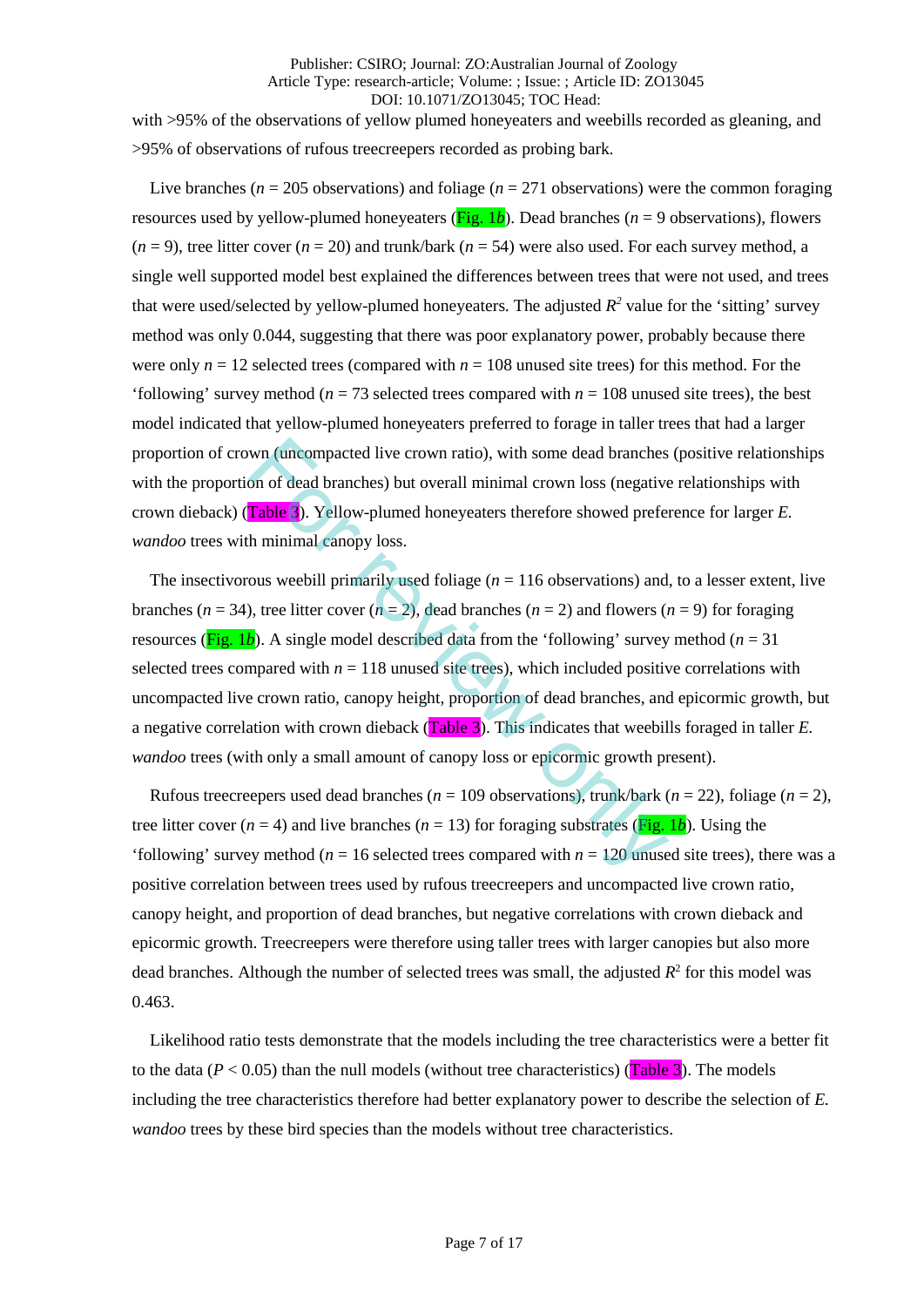Several tree condition measures and habitat features were not included in the top logistic regression models. These included Whitford tree condition, crown density, and tree litter cover. These results indicate that these measures were not strongly predictive of the activity of these three focal bird species in *E. wandoo* woodlands. Common variables in the best models (canopy height, crown dieback, uncompacted live crown ratio, proportion of dead branches, and epicormic growth) better described the dataset.

## **Discussion**

It is important to identify factors that are likely to detrimentally influence woodland birds, as many woodland birds have been noted as currently undergoing serious population declines (Bennett and Watson 2011; Ford 2011). This includes the yellow-plumed honeyeater and rufous treecreeper, which have declined across their range in the farming region of Western Australia (Ford *et al*. 2001). Understanding the effects of woodland habitat and degradation upon birds is therefore an important aspect of managing these landscapes (Maron *et al*. 2011). This is particularly true for birds that are commonly found in the woodlands, as they may be the first to demonstrate observable relationships with the changes in habitat. The present study demonstrated that the relative size and density of the canopy influences the selection of *E. wandoo* trees by foraging birds. Canopy height and canopy size (i.e. uncompacted live crown ratio) contributed to models distinguishing between trees used by birds and those not observed as used. However, the condition of the trees was also an important factor, with the presence of dead branches, epicormic growth and crown dieback contributing to models describing tree selection by foraging birds. Generally, *E. wandoo* trees chosen by birds were taller and showed fewer signs of complete canopy loss, although dead branches were present in trees used as foraging resources by all three focal bird species. We discuss the results of this study in the context of the decline of tree condition in general. For a time and the state and degradation upon birds is the effects of woodlands, as they may be the first to demonstrate observative in the woodlands, as they may be the first to demonstrate observatives in habitat. The pr

Yellow-plumed honeyeaters, rufous treecreepers and weebills were each more likely to forage in larger trees with a higher canopy to trunk ratio. Similarly, yellow-plumed honeyeaters have previously been shown to prefer older, larger trees (Wilson and Recher 2001). Most observations of foraging by yellow-plumed honeyeaters were in mid- to upper-canopy on foliage and branches. These birds were rarely observed foraging on flowers, which supports previous studies showing that this principally insectivorous species forages on flowers <10% of the time (Recher and Davis 1998; Wilson and Recher 2001). Weebills largely foraged amongst foliage and branches, but were also observed foraging on flowers where these insectivores were likely retrieving insects. Although Arnold (1988) and Watson *et al*. (2004*a*) recorded positive relationships between the abundance of weebills and dense overstorey canopy, we recorded some preference for trees with dead branches, which may indicate some natural senescence of larger/older trees, or that early decline of *E. wandoo* canopy may be beneficial to weebills. Rufous treecreepers create territories in woodlands with larger, older trees possessing hollows (Luck 2002), which supports the positive relationships between treecreepers and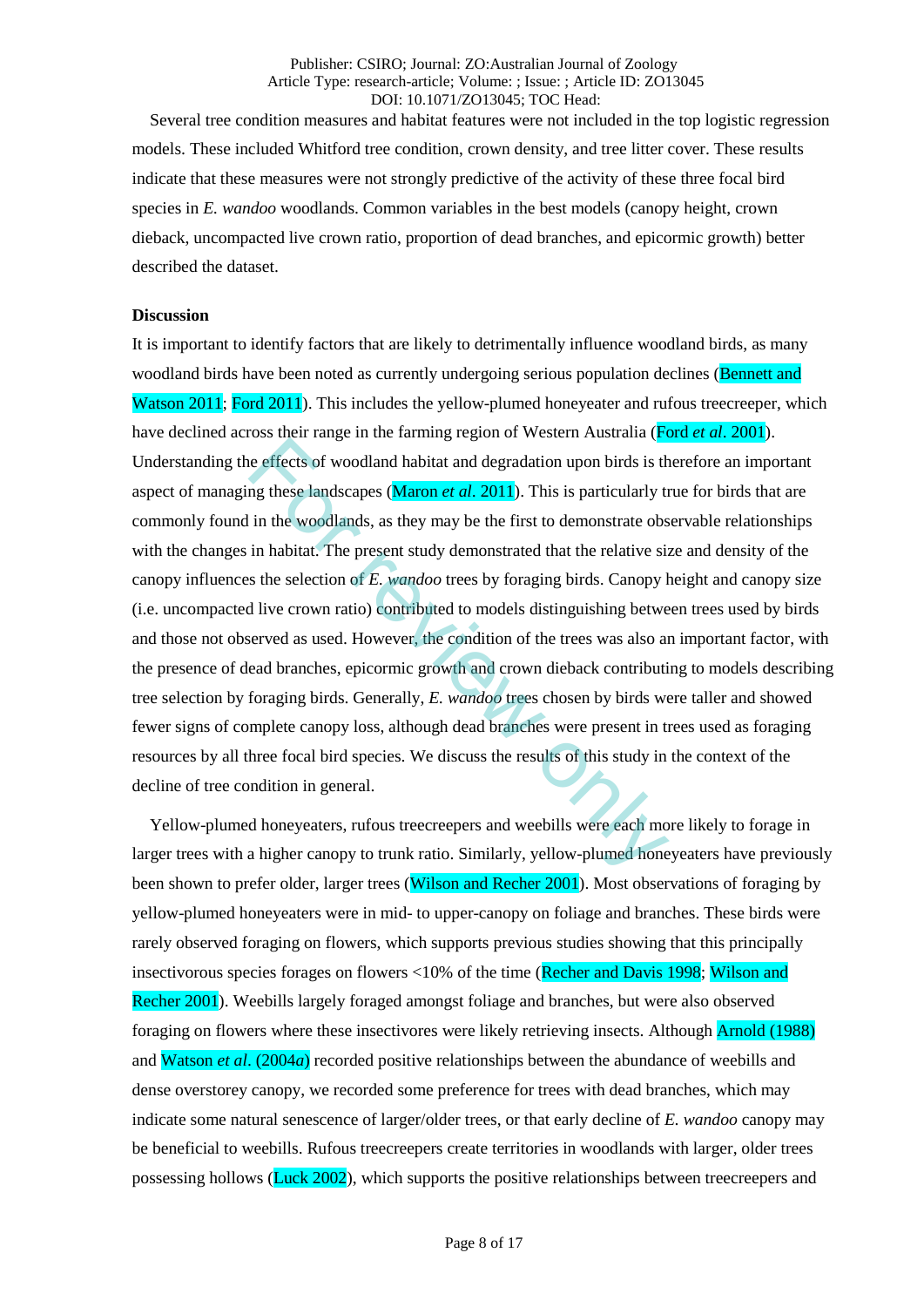canopy height and uncompacted live crown ratio in the current study. Structurally complex, larger eucalypt trees, such as *E. wandoo*, support more invertebrate prey (Majer 1985; Recher *et al*. 1996) and would provide a greater range of foraging resources than smaller trees.

We had predicted that insectivores were more likely to make use of epicormic growth in *E. wandoo* since invertebrate abundance is higher in epicormic growth of various eucalypt species compared with older leaves (Landsberg and Wylie 1983; Marsh and Adams 1995). However, the relationships with epicormic growth were not strong, and in the case of rufous tree creepers were actually negative. While rufous treecreepers forage more commonly for invertebrates on branches and dead wood (Craig 2007), weebills and yellow-plumed honeyeaters use the invertebrate resources in canopy foliage and around live branches (Arnold *et al*. 1987; Wilson and Recher 2001). Robinson and Holmes (1984) outlined that the structure of the foliage will not only influence the abundance of invertebrate prey but also bird foraging behaviour (e.g. hawking or hovering). Dense new foliage (epicormic growth) may therefore be nutritionally superior, but may be a difficult foraging substrate for birds to access. Future studies quantifying the invertebrate prey in declining and healthy *E. wandoo* trees (particularly in and around epicormic growth) would indicate whether the observed relationships with bird foraging activities can be explained by invertebrate abundance.

We predicted that species that use dead wood would be more likely to benefit from decline in tree condition, which results in more dead branches in the canopy and on the woodland floor (Landsberg 1985; Hooper and Sivasithamparam 2005; Jurskis 2005; Davidson *et al*. 2007). Dead branches can benefit birds via the provision of invertebrate prey, and perching branches from which to pounce upon or sally for prey (Wentzel 2010). All three birds surveyed in the present study showed a positive correlation with the presence of dead branches. Rufous treecreepers commonly foraged on dead wood and trunk (i.e. bark); they were rarely observed on the ground. Similarly,  $C_{\text{raig}}(2007)$  found that rufous treecreepers foraged on the ground only 7% of the time, compared with 83% of observations on standing vegetation and 9% on fallen logs and stumps. Yellow-plumed honeyeaters use dead branches not only for bark probing, but as perches to take off from to hover, snatch or hawk for invertebrate prey (Wilson and Recher 2001). Weebills primarily feed on insects within the foliage (Arnold *et al*. 1987); their relationship with dead branches may be linked with preference for older *E. wandoo* trees that naturally have more dead branches. g behaviour (e.g. hawking or hovering). Dense new foliage (e)<br>titionally superior, but may be a difficult foraging substrate for<br>g the invertebrate prey in declining and healthy E. wandoo tr<br>growth) would indicate whether

Both positive and negative correlations between yellow-plumed honeyeaters foraging and canopy height were recorded for the two survey methods. These conflicting results may be a consequence of the naturally open canopy of *E. wandoo* (Mercer 1991; Cousin and Phillips 2008) that is highly variable in the percentage of crown density, even between healthy trees. Differences in the results between the two survey methods may also reflect the dissimilar numbers of trees included in each. Remaining in the same location (the 'sitting' method) meant that there was time where the observer was watching focal trees but no bird activity was occurring. By contrast, the 'following' method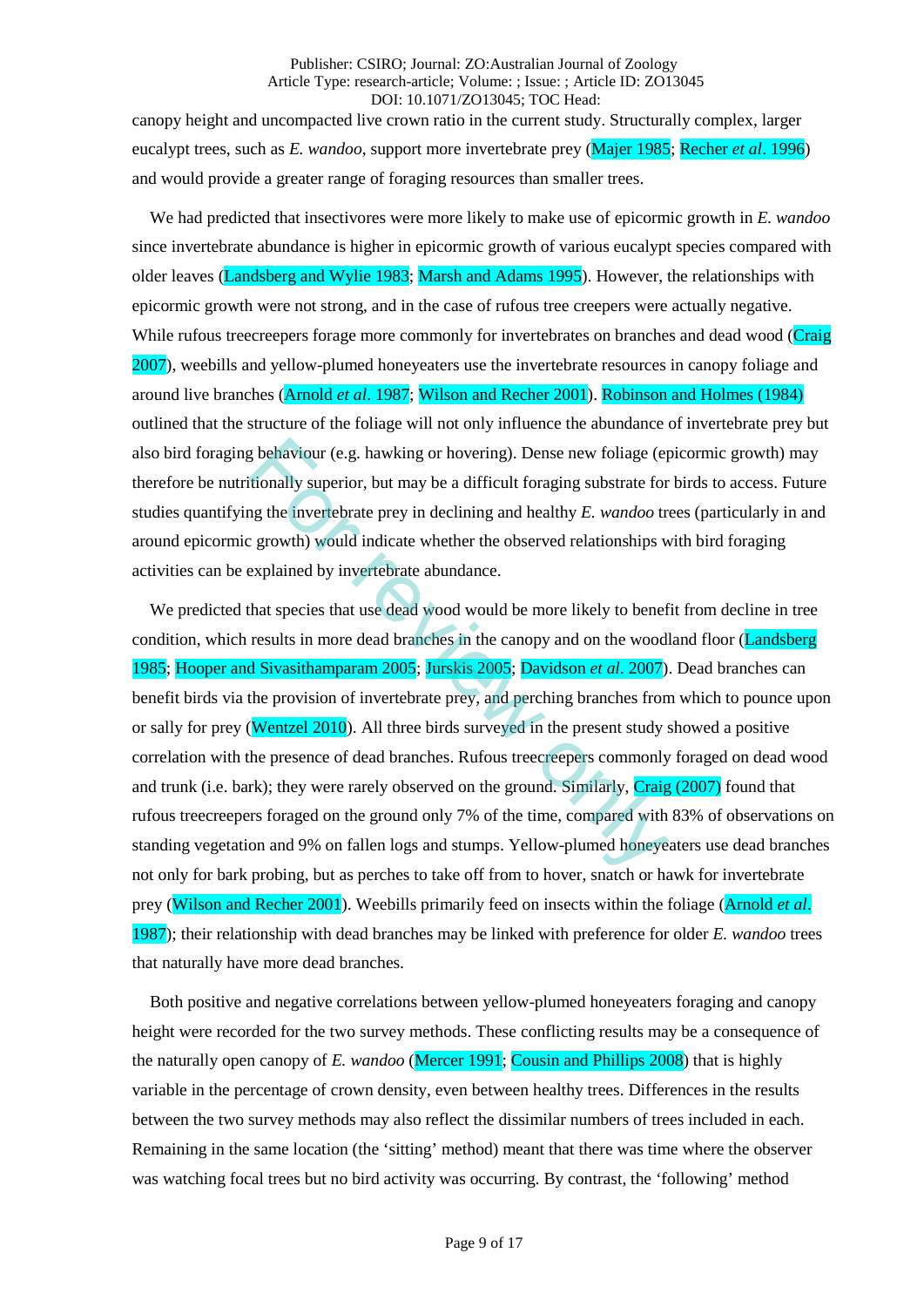guarantees more data (as demonstrated by the higher number of observations on a higher number of trees). As a caveat, however, the 'following' method does not clearly identify when trees were not being used by birds.

Several tree characteristics and habitat features (Whitford tree condition measure, crown density, tree litter cover) were not included in the best models. A lack of inclusion of crown density in any of the best models may be a consequence of the open canopy of *E. wandoo* (Mercer 1991; Cousin and Phillips 2008) that has highly variable crown density values between trees. As the three focal bird species are largely canopy dwelling (Arnold *et al*. 1987; Wilson and Recher 2001; Craig 2007), it is not surprising that tree litter cover was not strongly correlated with any of the species' tree selection.

Tree condition characteristics were included in the best models describing the foraging activities of birds, suggesting that the condition of *E. wandoo* plays a role in the choice of trees for foraging activities by these woodland bird species. The patchy nature of the decline means that birds would not have to travel large distances to find the foraging resources they require, whether the resources result from healthy or declining *E. wandoo* trees. A more widespread long-term decline that results in tree mortality or at least severe loss of canopy, in addition to a warming climate and fewer rainfall events has the potential to significantly affect bird populations. Without understanding the aetiology of *E. wandoo* decline, it is difficult to predict the long-term effects of changes in tree condition upon birds. The woodland bird species. The patchy nature of the decline measure of the decline measure of the decline measure of the decline measure of the decline measure of the declining *E. wandoo* trees. A more widespread long-ter

### **Acknowledgements**

We acknowledge funding for this project from Holsworth Research Endowment, State Centre for Excellence of Climate Change, Woodland and Forest Health, Birds Australia – Stuart Leslie Research Award, Birds Australia – Western Australia and Murdoch University. Field assistance was gratefully received from Tegan Douglas and Kathryn Napier. This work was carried out in accordance with Murdoch University's Animal Ethics Committee (R2270/09) and Department of Environment and Conservation permits (Reg. 17 SF007629).

## **References**

- <jrn>Allen, C. D., Macalady, A. K., Chencouni, H., Bachelet, D., Mc Dowell, N., Vennetier, M., Kitzberger, T., Rigling, A., Breshears, D. D., Hogg, E. H., Gonzalez, P., Fensham, R., Zhang, Z., Casto, J., Demidova, N., Lim, J. H., Allard, G., Running, S. W., Semerci, A., and Cobb, A. (2010). A global overview of drought and heat-induced tree mortality reveals emerging climate change risks for forests. *Forest Ecology and Management* **259**, 660–684. [doi:10.1016/j.foreco.2009.09.001<](http://dx.doi.org/10.1016/j.foreco.2009.09.001)/jrn>
- <jrn>Arnold, G. W. (1988). The effects of habitat structure and floristics on the densities of bird species in wandoo woodland. *Australian Wildlife Research* **15**, 499–510[. doi:10.1071/WR9880499<](http://dx.doi.org/10.1071/WR9880499)/jrn>
- <jrn>Arnold, G. W., Maller, R. A., and Litchfield, R. (1987). Comparison of bird populations in remnants of wandoo woodland and in adjacent farmland. *Australian Wildlife Research* **14**, 331–341. [doi:10.1071/WR9870331<](http://dx.doi.org/10.1071/WR9870331)/jrn>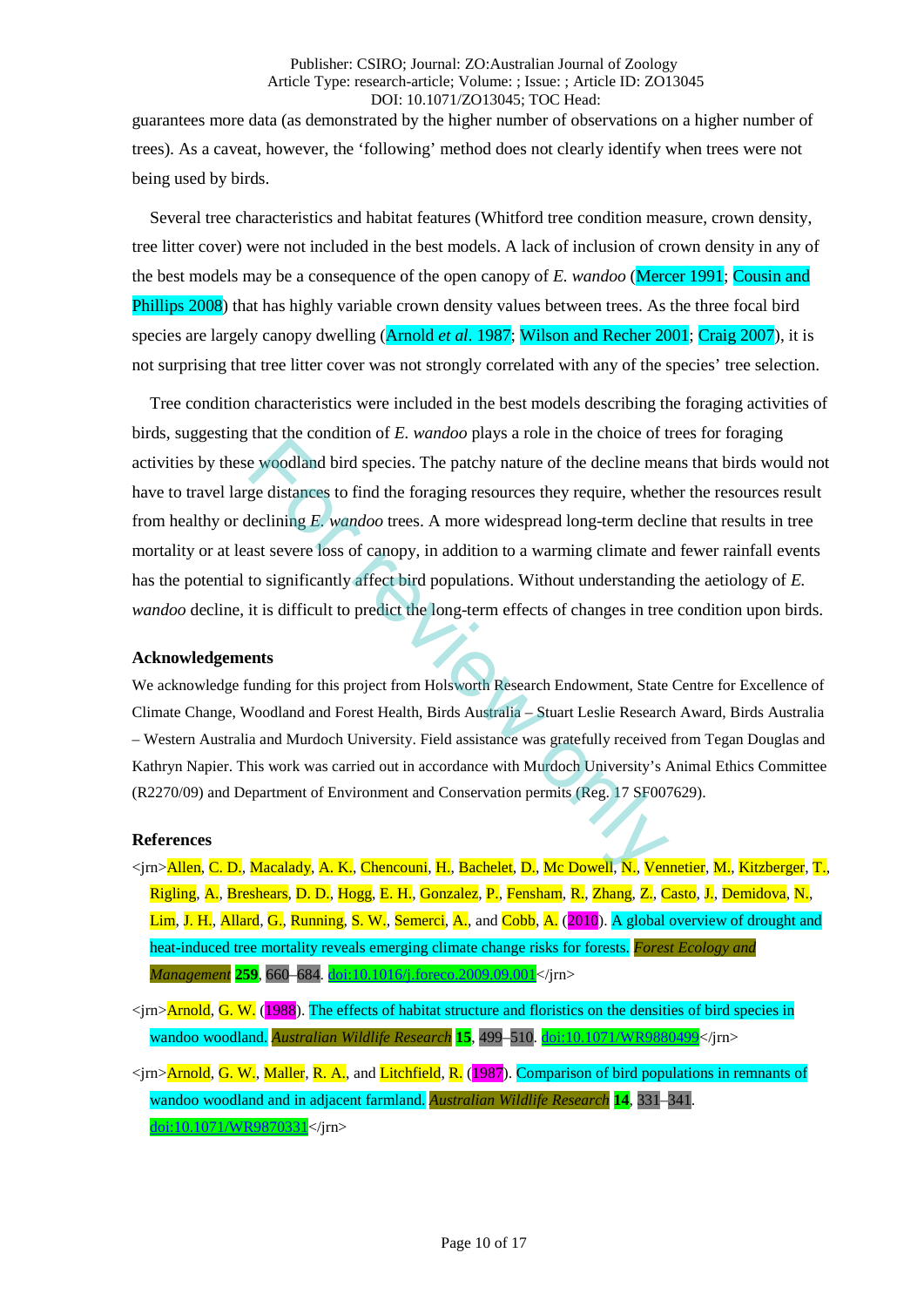<jrn>Bennett, A. F., and Watson, D. M. (2011). Declining woodland birds – is our science making a difference? *Emu* **111**, i–iv. [doi:10.1071/MUv111n1\\_ED<](http://dx.doi.org/10.1071/MUv111n1_ED)/jrn>

- <jrn>Bradstock, R. A., Bedward, M., Gill, A. M., and Cohn, J. S. (2005). Which moasic? A landscape ecological approach for evaluating interactions between fire regimes, habitats and animals. *Wildlife Research* **32**, 409– 423[. doi:10.1071/WR02114<](http://dx.doi.org/10.1071/WR02114)/jrn>
- <jrn>Brouwers, N. C., Mercer, J., Lyons, T., Poot, P., Veneklaas, E., and Hardy, G. (2012). Climate and landscape drivers of tree decline in a Mediterranean ecoregion. *Ecology and Evolution* **3**, 67–79. [doi:10.1002/ece3.437<](http://dx.doi.org/10.1002/ece3.437)/jrn>
- <jrn>Calver, M. C., and Dell, J. (1998). Conservation status of mammals and birds in southwestern Australian forests. I. Is there evidence of direct links between forestry practices and species decline and extinction? *Pacific Conservation Biology* **4**, 296–314.</jrn>
- <jrn>Carnegie, A. J. (2007). Forest health condition in New South Wales, Australia, 1996–2005. II. Fungal damage recorded in eucalypt plantations during forest health surveys and their management. *Australasian Plant Pathology* **36**, 225–239. doi:10.1071/AP07021</jrn>
- <jrn>Close, D. C., and Davidson, N. J. (2004). Review of rural tree decline in a changing Australian climate. *Tasmanian Forests* **15**, 1–18.</jrn>
- <jrn>Close, D. C., Davidson, N. J., Johnson, D. W., Abrams, M. D., Hart, S. C., Lunt, I. D., Archibald, R. C., Horton, B., and Adams, M. A. (2009). Premature decline of *Eucalyptus* and altered ecosystem processes in the absence of fire in some Australian forests. *Botanical Review* **75**, 191–202. [doi:10.1007/s12229-009-9027](http://dx.doi.org/10.1007/s12229-009-9027-y)  $v$   $\langle$  im $\rangle$ **J.** (2007). F[or](http://dx.doi.org/10.1071/AP07021)est health condition in New South Wales, Australia, 19<br>
d in eucalypt plantations during forest health surveys and their mana<br> **36.** 225–239. doi:10.1071/AP07021</mark></jrn><br>
and Davidson, N. J. (2004). Review
- <jrn>Cousin, J. A., and Phillips, R. D. (2008). Habitat complexity explains species-specific occupancy but not species richness in a Western Australian woodland. *Australian Journal of Zoology* **56**, 95–102. [doi:10.1071/ZO07065<](http://dx.doi.org/10.1071/ZO07065)/jrn>
- $\langle \text{trn} \rangle$ Craig, M. D. (2007). The ecology of the rufous treecreeper in the jarrah forest of south-western Australia and implications for its conservation and management. *Australian Journal of Ecology* **55**, 41–48.</jrn>
- <jrn>Dakin, N., White, D., Hardy, G. E. S. J., and Burgess, T. I. (2010). The opportunistic pathogen, *Neofusicoccum australe*, is responsible for crown dieback of peppermint (*Agonis flexuosa*) in Western Australia. *Australasian Plant Pathology* **39**, 202–206[. doi:10.1071/AP09085<](http://dx.doi.org/10.1071/AP09085)/jrn>
- <jrn>Davidson, N. J., Close, D. C., Battaglia, M., Churchill, K. M. O., Watson, T., Bruce, J. (2007). Eucalypt health and agricultural land management within bushland remnants in the Midlands of Tasmania, Australia. *Biological Conservation* **139**, 439–446. [doi:10.1016/j.biocon.2007.07.019<](http://dx.doi.org/10.1016/j.biocon.2007.07.019)/jrn>
- <other>Department of Conservation and Land Management (1980). Dryandra Management Plan. Department of Conservation and Land Management, Western Australia.</other>
- <jrn>Doerr, V. A. J., Doerr, E. D., Davies, M. J. (2011). Dispersal behaviour of brown treecreepers predicts functional connectivity for several other woodland birds. *Emu* **111**, 71–83[. doi:10.1071/MU09118<](http://dx.doi.org/10.1071/MU09118)/jrn>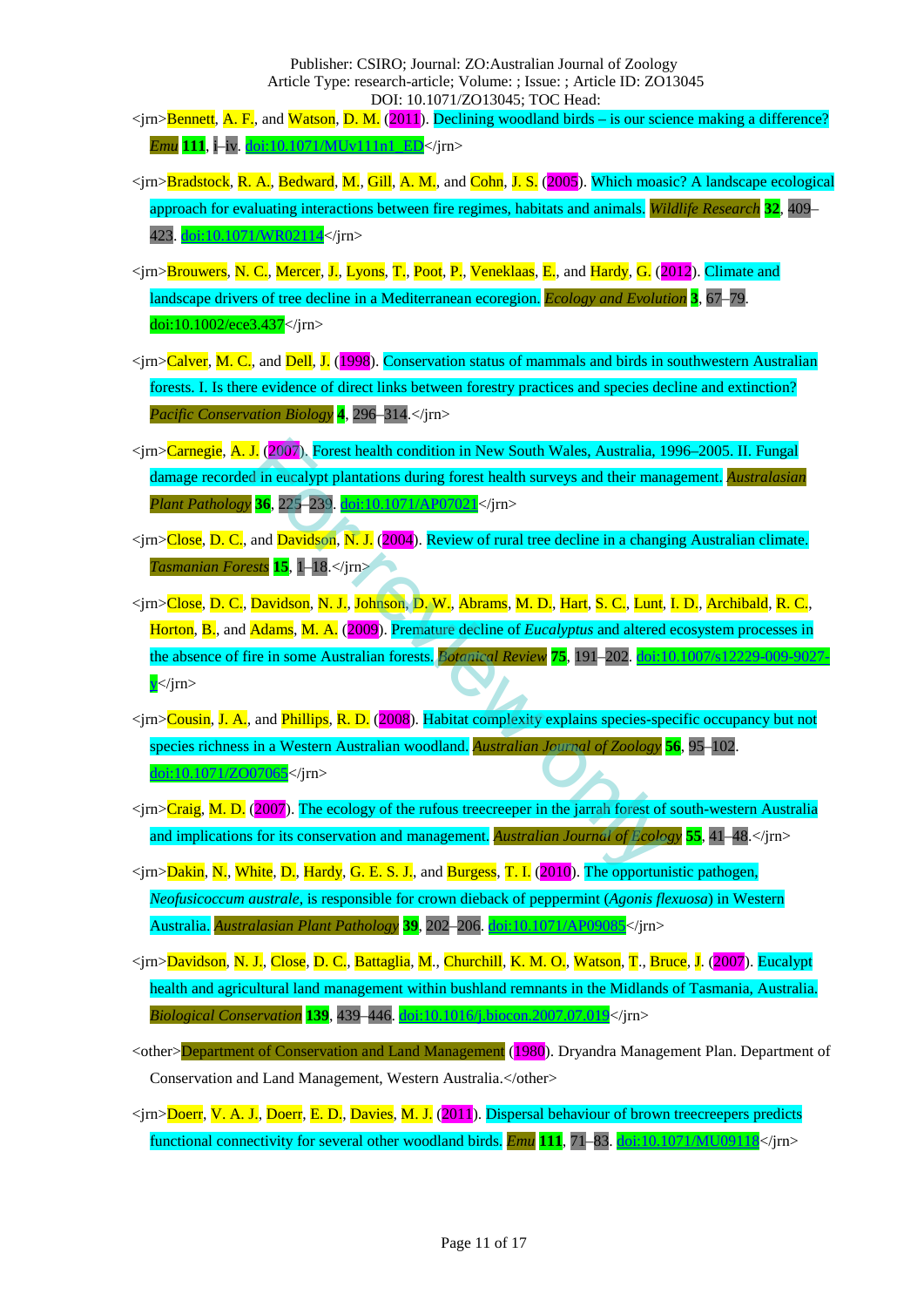- <bok>Doughty, R. W. (2000). 'The Eucalyptus. A Natural and Commercial History of the Gum Tree.' (The John Hopkins University Press: Baltimore>)</bok>
- <jrn>Ford, H. A. (2011). The causes of decline of birds of eucalypt woodlands: advances in our knowledge over the last 10 years. *Emu* **111**, 1–9. [doi:10.1071/MU09115<](http://dx.doi.org/10.1071/MU09115)/jrn>
- <jrn>Ford, H. A., Barrett, G. W., Saunders, D., and Recher, H. F. (2001). Why have birds in the woodlands of southern Australia declined? *Biological Conservation* **97**, 71–88. [doi:10.1016/S0006-3207\(00\)00101-4<](http://dx.doi.org/10.1016/S0006-3207(00)00101-4)/jrn>
- <jrn>Gorrod, E. (2006). Evaluating the ecological and operational basis of vegetation condition assessments. *Ecological Management & Restoration* **7**(S1), S80. [doi:10.1111/j.1442-8903.2006.298\\_5.x<](http://dx.doi.org/10.1111/j.1442-8903.2006.298_5.x)/jrn>
- <bok>Grimes, R. F. (1987). Crown assessment of natural spotted gum (*Eucalyptus maculata*) and ironbark (*Eucalyptus fibrosa, Eucalyptus depranophylla*) forest. Queensland Department of Forestry.</bok>
- <jrn>Haywood, A., and Stone, C. (2011). Mapping eucalypt forest susceptible to dieback associated with bell miners (*Manorina melanophys*) using laser scanning, SPOT 5 and ancillary topographical data. *Ecological Modelling* **222**, 1174–1184. doi:10.1016/j.ecolmodel.2010.12.012</jrn>
- <jrn>Hobbs, R. J., and Atkins, L. (1988). Effect of disturbance and nutrient addition on native and introduced annuals in plant communities in the Western Australian wheatbelt. *Australian Journal of Ecology* **13**, 171– 179. doi:10.1111/j.1442-9993.1988.tb00966.x</jrn>
- <jrn>Hooper, R. J., and Sivasithamparam, K. (2005). Characterisation of damage and biotic factors associated with the decline of *Eucalyptus wandoo* in south western Western Australia. *Canadian Journal of Forest Research* **35**, 2589–2602. doi:10.1139/x05-162</jrn> [o](http://dx.doi.org/10.1016/j.foreco.2005.04.026)n melanophys) using laser scanning, SPOT 5 and ancillary topogra<br>
1174–1184. **Ioi:10.10164.** ecolmodel.2010.12.011 $\ll$ /jm><br>
and Atkins, L. (1988). Effect of disturbance and nutrient addition or<br>
communities in the Wester
- <jrn>Jurskis, V. (2005). Eucalypt decline in Australia and a general concept of tree decline and dieback. *Forest Ecology and Management* **215**, 1–20. doi:10.1016/j.foreco.2005.04.026</jrn>
- <jrn>Jurskis, V., and Turner, J. (2002). Eucalypt dieback in eastern Australia: a simple model. *Australian Forestry* **65**, 87–98. doi:10.1080/00049158.2002.10674859</jrn>
- <jrn>Landsberg, J. (1985). Drought and dieback of rural eucalypts. *Australian Journal of Ecology* **10**, 87–90. doi:10.1111/j.1442-9993.1985.tb0086<mark>8.x</mark></jrn>
- <jrn>Landsberg, J. (1988). Dieback of rural eucalypts: tree phenology and damage caused by leaf-feeding insects. *Australian Journal of Ecology* **13**, 251–267[. doi:10.1111/j.1442-9993.1988.tb00973.x<](http://dx.doi.org/10.1111/j.1442-9993.1988.tb00973.x)/jrn>
- <jrn>Landsberg, J., and Wylie, F. R. (1983). Water stress, leaf nutrients and defoliation: a model of dieback of rural eucalypts. *Australian Journal of Ecology* **8**, 27–41[. doi:10.1111/j.1442-9993.1983.tb01516.x<](http://dx.doi.org/10.1111/j.1442-9993.1983.tb01516.x)/jrn>
- <edb>Loyn, R. H., and Middleton, W. G. D. (1980). Eucalypt decline and wildlife in rural areas. In 'Eucalypt Dieback in Forests and Woodlands'. (Eds K. M. Old, G. A. Kile, and C. P. Ohmart.) pp. 95–111. (CSIRO: Melbourne.)</edb>
- <jrn>Luck, G. W. (2002). The habitat requirements of the rufous treecreeper (*Climateris rufa*). 1. Preferential habitat use demonstrated at multiple spatial scales. *Biological Conservation* **105**, 383–394. [doi:10.1016/S0006-3207\(01\)00222-1<](http://dx.doi.org/10.1016/S0006-3207(01)00222-1)/jrn>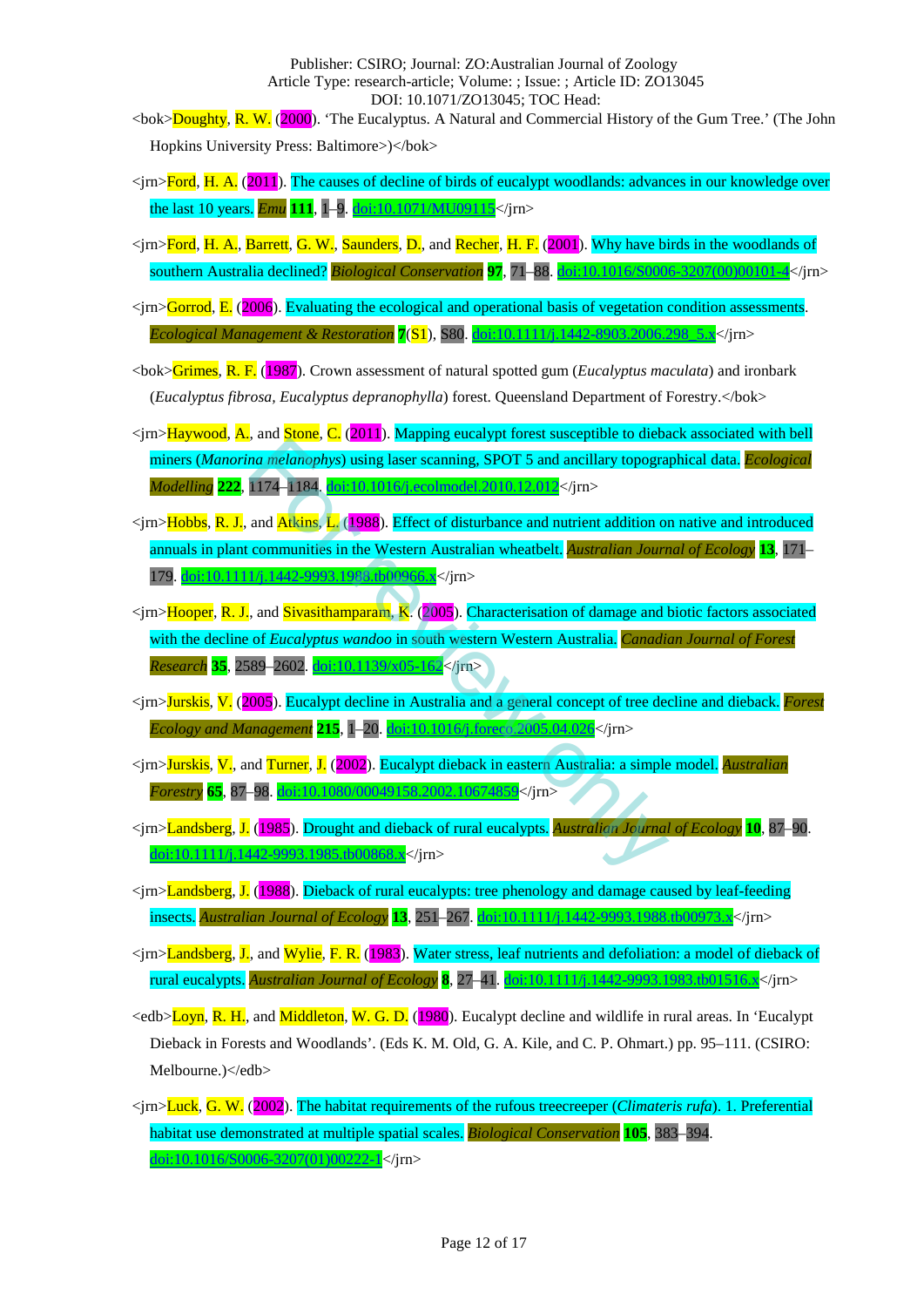<other>Majer, J. D. (1985). Invertebrate studies in disturbed and pristine habitats of Dryandra State Forest. Forests Department of Western Australia No. 80.</other>

<bok>Manion, P. D. (1991). 'Tree Disease Concepts.' (Prentice Hall: Englewood Cliffs, NJ.)</bok>

- <jrn>Maron, M., Main, A., Bowen, M., Howes, A., Kath, J., and Pillette, C. (2011). Relative influence of habitat modification and interspecific competition on a woodland bird assemblage in eastern Australia. *Emu* **111**, 40– 51[. doi:10.1071/MU09108<](http://dx.doi.org/10.1071/MU09108)/jrn>
- <jrn>Marsh, N. R., and Adams, M. A. (1995). Decline of *Eucalyptus tereticornis* near Bairnsdale, Victoria: insect herbivory and nitrogen fractions in sap and foliage. *Australian Journal of Botany* **43**, 39–50. [doi:10.1071/BT9950039<](http://dx.doi.org/10.1071/BT9950039)/jrn>
- <other>Mattiske Consulting Pty Ltd and Havel Land Consultants (1998). Vegetation mapping in the south west of Western Australia. Prepared for Environment Australia and the Department of Conservation and Land Management.</other>
- $\langle \text{sin}\rangle$ Matusick, G., Ruthrof, K. X., and Hardy, G. E. S. J. (2012). Drought and heat triggers sudden and severe dieback in a dominant Mediterranean-type woodland species. *Open Journal of Forestry* **2**, 183–186. [doi:10.4236/ojf.2012.24022<](http://dx.doi.org/10.4236/ojf.2012.24022)/jrn>
- <jrn>McGinness, H. M., Arthur, A. D., and Reid, J. R. W. (2010). Woodland bird declines in the Murray– Darling Basin: are there links with floodplain change? *The Rangeland Journal* **32**, 315–327. [doi:10.1071/RJ10016<](http://dx.doi.org/10.1071/RJ10016)/jrn> others<br> **Ruthrof. K. X.**, and Hardy, G. E. S. J. (2012). Drought and heat trigminant Mediterranean-type woodland species. *Open Journal of Fore*<br> **H. M., Arthur, A. D., and Reid, J. R. W. (2010). Woodland bird declare ther**
- <other>Mercer, J. (1991). The decline of *Eucalyptus wandoo* Blakely in the Western Australian wheatbelt area. B.Sc.(Honours) Thesis, School of Biological Sciences, Murdoch University, Perth.</other>
- <other>Mercer, J. (2003). Survey of *Eucalyptus wandoo* decline. A report on wandoo decline in the Western Australian wheatbelt on behalf of the Department of Conservation and Land Management. Department of Conservation and Land Management, Perth.</other>
- <jrn>Pike, D. A., Peterman, K. S., and Exum, J. H. (2008). Habitat structure influences the presence of sand skinks (*Plestiodon reynoldsi*) in altered habitats. *Wildlife Research* **35**, 120–127. [doi:10.1071/WR07119<](http://dx.doi.org/10.1071/WR07119)/jrn>
- <edb>Podger, F. D. (1980). Some difficulties in the diagnosis of drought as a cause of dieback. In 'Eucalypt Dieback in Forests and Woodlands.' (Eds K. M. Old, G. A. Kile, and C. P. Ohmart.) pp. 167–173. (CSIRO: Melbourne.)</edb>
- <bok>Quinn, G. P., and Keough, M. J. (2002). 'Experimental Design and Data Analysis for Biologists.' (Cambridge University Press: Cambridge.)</bok>
- <jrn>Radford, J. Q., Bennett, A. F., and Cheers, G. J. (2005). Landscape-level thresholds of habitat cover for woodland-dependant birds. *Biological Conservation* **124**, 317–337[. doi:10.1016/j.biocon.2005.01.039<](http://dx.doi.org/10.1016/j.biocon.2005.01.039)/jrn>
- <jrn>Recher, H. F., and Davis, W. E. (1998). The foraging profile of a wandoo woodland avifauna in early spring. *Australian Journal of Ecology* **23**, 514–527[. doi:10.1111/j.1442-9993.1998.tb00762.x<](http://dx.doi.org/10.1111/j.1442-9993.1998.tb00762.x)/jrn>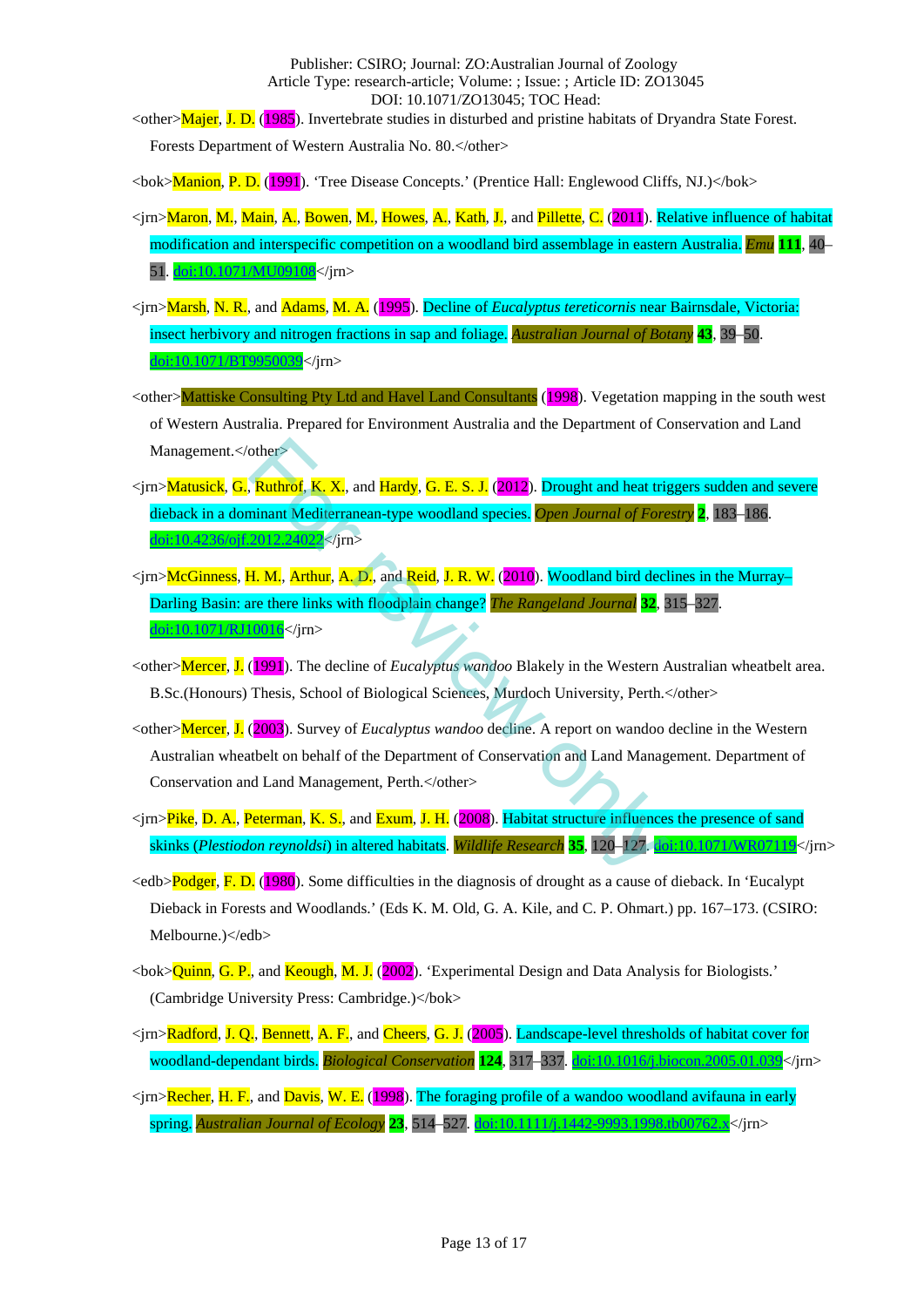- <jrn>Recher, H. F., Majer, J. D., and Ganesh, S. (1996). Eucalypts, arthropods and birds: on the relation between foliar nutrients and species richness. *Forest Ecology and Management* **85**, 177–195. [doi:10.1016/S0378-](http://dx.doi.org/10.1016/S0378-1127(96)03758-9) [1127\(96\)03758-9<](http://dx.doi.org/10.1016/S0378-1127(96)03758-9)/jrn>
- <edb>Reid, N., and Landsberg, J. (2000). Tree decline in agricultural landscapes: what we stand to lose. In 'Temperate Eucalypt Woodlands in Australia. Biology Conservation, Management and Restoration'. (Eds R. J. Hobbs, and C. J. Yates.) pp. 127-166. (Surrey Beatty: Sydney.) </edb>
- <jrn>Robinson, R. (2008). Forest health surveillance in Western Australia: a summary of major activities from 1997 to 2006. *Australian Forestry* **71**, 202–211. [doi:10.1080/00049158.2008.10675036<](http://dx.doi.org/10.1080/00049158.2008.10675036)/jrn>
- $\langle$ jrn>Robinson, S. K., and Holmes, R. T. (1984). Effects of plant species and foliage structure on the foraging behavior of forest birds. *The Auk* **101**, 672–684[. doi:10.2307/4086894<](http://dx.doi.org/10.2307/4086894)/jrn>
- <bok>Schomaker, M. E., Zarnoch, S. J., Bechtold, W. A., Latelle, D. J., Burkman, W. G., and Cox, S. M. (2007). Crown-condition classification: a guide to data collection and analysis. United States Department of Agriculture, Forest Service, Southern Research Station, Asheville, NC.</bok>
- <jrn>Shea, S. R., Shearer, B. L., Tippett, J. T., and Deegan, P. M. (1983). Distribution, reproduction, and movement of *Phytophthora cinnamomi* on sites highly conducive to jarrah dieback in south Western Australia. *Plant Disease* **67**, 970–973. doi:10.1094/PD-67-970</jrn> condition classification: a guide to data collection and analysis. Unit<br>
Fest Service, Southern Research Station, Asheville, NC.</bok>
hea[re](http://dx.doi.org/10.1094/PD-67-970)r, B. L., Tippett, J. T., and Deegan, P. M. (1983). Distribution<br>
hytophthora cinn
- <eref>StatSoft Inc (2007). STATISTICA (data analysis software system), version 8.0. Available at: www.statsoft.com. Tulsa OK, USA.</eref>
- <jrn>Stone, C. (1996). The role of psyllids (Hemiptera: Psyllidae) and bell miners (*Manorina melanophrys*) in canopy dieback of Sydney blue gum (*Eucalyptus saligna* Sm.). *Australian Journal of Ecology* **21**, 450–458. doi:10.1111/j.1442-9993.1996.tb00631.x</jrn>
- <jrn>Stone, C. (1999). Assessment and monitoring of decline and dieback of forest eucalypts in relation to ecologically sustainable forest management; a review with a case study. *Australian Forestry* **62**, 51–58. doi:10.1080/00049158.1999.10674763</jrn>
- <jrn>Tippett, J. T., Hill, T. C., and Shearer, B. L. (1985). Resistance of *Eucalyptus* spp. to invasion of *Phytophthora cinnamoni. Australian Journal of Botany* **33**, 409–418[. doi:10.1071/BT9850409<](http://dx.doi.org/10.1071/BT9850409)/jrn>
- $\langle \text{p} \rangle$ Vernes, K., Castellano, M., and Johnson, C. N. (2001). Effects of season and fire on the diversity of hypogeous fungi consumed by a tropical mycophagous marsupial. *Journal of Animal Ecology* **70**, 945–954. [doi:10.1046/j.0021-8790.2001.00564.x<](http://dx.doi.org/10.1046/j.0021-8790.2001.00564.x)/jrn>
- <other>Wandoo Recovery Group (2006). Wandoo crown decline. Action Plan. Department of Environment and Conservation, Perth.</other>
- <jrn>Watson, D. M., Watson, A., Paull, D., and Freudenberger, D. (2004*a*). Woodland fragmentation is causing the decline of species and functional groups of birds in southeast Australia. *Pacific Conservation Biology* **8**, 261–270.</jrn>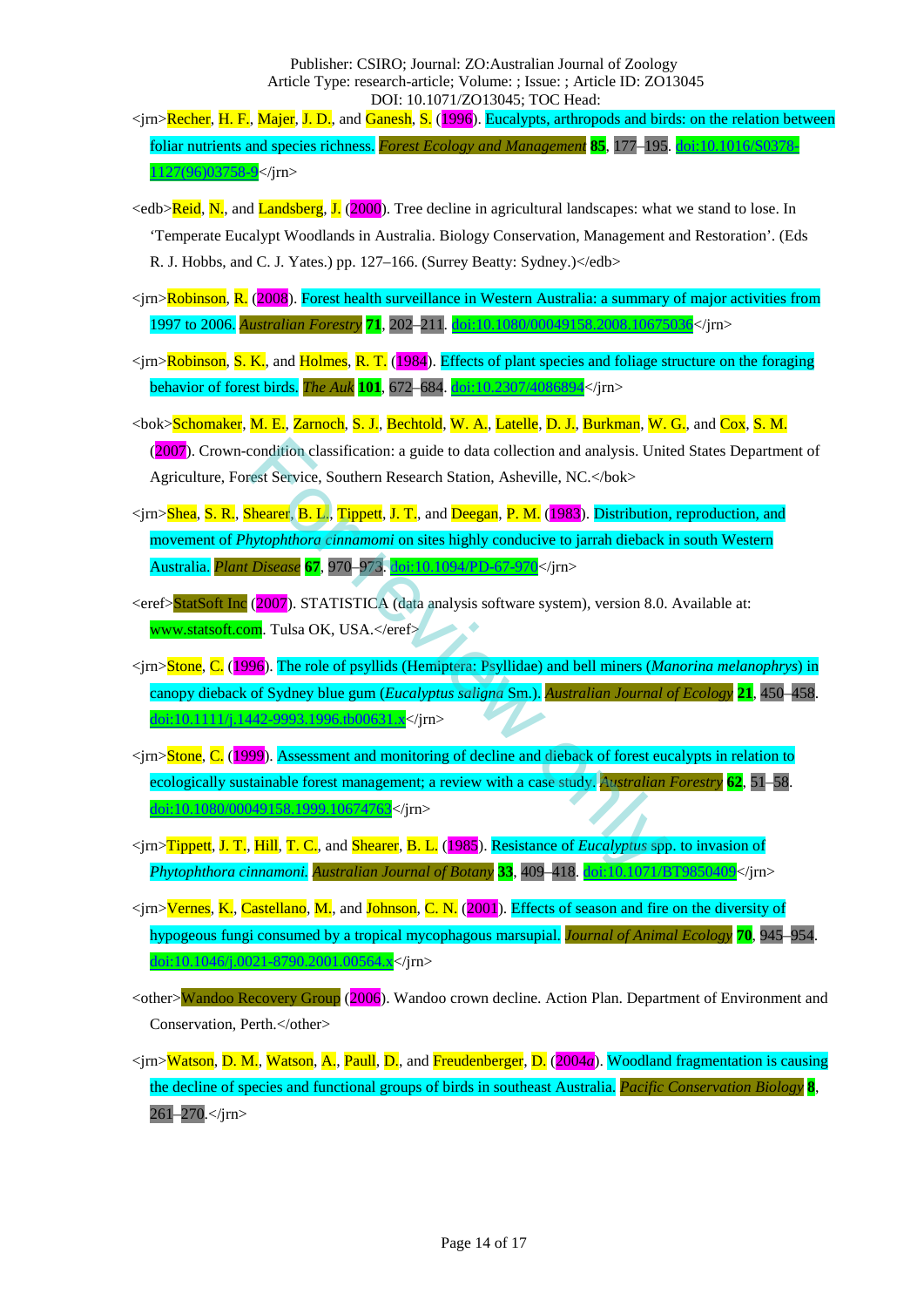<jrn>Watson, J. E. M., Whittaker, R. J., and Dawson, T. P. (2004*b*). Habitat structure and proximity to forest edge affect the abundance and distribution of forest-dependant birds in tropical coastal forests of southeastern Madgascar. *Biological Conservation* **120**, 311–327. [doi:10.1016/j.biocon.2004.03.004<](http://dx.doi.org/10.1016/j.biocon.2004.03.004)/jrn>

- <other>Wentzel, J. J. (2010). Is tuart *(Eucalyptus gomphocephala*) decline detrimental for fauna? Ph.D. Thesis, Murdoch University, Perth.</other>
- <other>Whitford, K., Manning, L., and Wills, A. (2008). Wandoo crown condition. Report of wandoo crown decline surveys, 2008. Department of Environment and Conservation and Wandoo Recovery Group.</other>
- <jrn>Wilson, K., and Recher, H. F. (2001). Foraging ecology and habitat selection of the yellow-plumed honeyeater, *Lichenostomus ornatus*, in a Western Australian woodland: implications for conservation. *Emu* **101**, 89–94[. doi:10.1071/MU00068<](http://dx.doi.org/10.1071/MU00068)/jrn>
- <jrn>Yates, C. J., and Hobbs, R. J. (1997). Temperate eucalypt woodlands: a review of their status, processes threatening their persistence and techniques for restoration. *Australian Journal of Botany* **45**, 949–973. [doi:10.1071/BT96091<](http://dx.doi.org/10.1071/BT96091)/jrn>

<bok>Zar, J. H. (1998). 'Biostatistical Analysis.' 4th edn. (Prentice Hall: New Jersey.)</bok>

Handling Editor: Phillip Cassey

**Fig. 1.** Numbers of observations of weebills (*Smicrornis brevirostris*; *n* = 164 observations), rufous treecreepers (*Climacteris rufa*; *n* = 150 observations) and yellow-plumed honeyeaters (*Lichenostomus ornatus*; *n*  = 566 observations) broken down according to (*a*) foraging height, or (*b*) foraging substrate. Data collected using both the 'sitting' and 'following' survey methods are pooled. Significance of Chi-square tests are indicated as \*, *P* < 0.05; \*\*, *P* < 0.01; \*\*\*, *P* < 0.005. **Proposition Community Control Control Control Control Control Control Control Control Control Control Control Control Control Control Control Control Control Control Control Control Control Control Control Control Contro** 

# **Table 1.** Characteristics of the three focal bird species examined in this study (Pike *et al.* 2008; **Vernes** *et al***. 2001) and the foraging substrate and tree health characteristics predicted to influence each**

Sufficient observations were made for analysis of yellow-plumed honeyeaters (both survey methods),

weebills ('following' method only) and rufous treecreeper ('following' method only)

| Bird species                                                   | Feeding<br>Body |                             | Preferred           | Influence of tree condition characteristics on             |                                                                                                                                                                                                                                                            | No. of observations |            |
|----------------------------------------------------------------|-----------------|-----------------------------|---------------------|------------------------------------------------------------|------------------------------------------------------------------------------------------------------------------------------------------------------------------------------------------------------------------------------------------------------------|---------------------|------------|
|                                                                | size            | guild                       | foraging            | foraging activities                                        |                                                                                                                                                                                                                                                            | (individual trees)  |            |
|                                                                | (cm)            |                             | resource            | Predicted                                                  | Observed correlations                                                                                                                                                                                                                                      | 'Sitting'           | 'Following |
|                                                                |                 |                             |                     |                                                            |                                                                                                                                                                                                                                                            | method              | method     |
| Lichenostomus<br><i>ornatus</i> (yellow-<br>plumed honeyeater) | $15 - 17$       | Insectivore,<br>nectarivore | Foliage,<br>flowers | Crown density,<br>crown<br>dieback.<br>epicormic<br>growth | Taller trees with healthier,<br>relatively larger proportion<br>canopy, and trees that had<br>more leaf litter at their bases<br>(Whitford tree condition)<br>measure), also a high<br>proportion of dead branches.<br>Conflicting data: crown<br>density. | 79 (12)             | 487 (73)   |
| <b>Smicrornis</b>                                              | $8.5 - 9.5$     | Insectivore                 | Foliage (high       | Epicormic                                                  | Trees with proportionally larger,                                                                                                                                                                                                                          | 27 <sup>A</sup>     | 164 (31)   |
| <i>brevirostris</i>                                            |                 |                             | in the              | growth                                                     | dense canopy, but with dead                                                                                                                                                                                                                                |                     |            |
| (weebill)                                                      |                 |                             | canopy)             |                                                            | branches present in the canopy.                                                                                                                                                                                                                            |                     |            |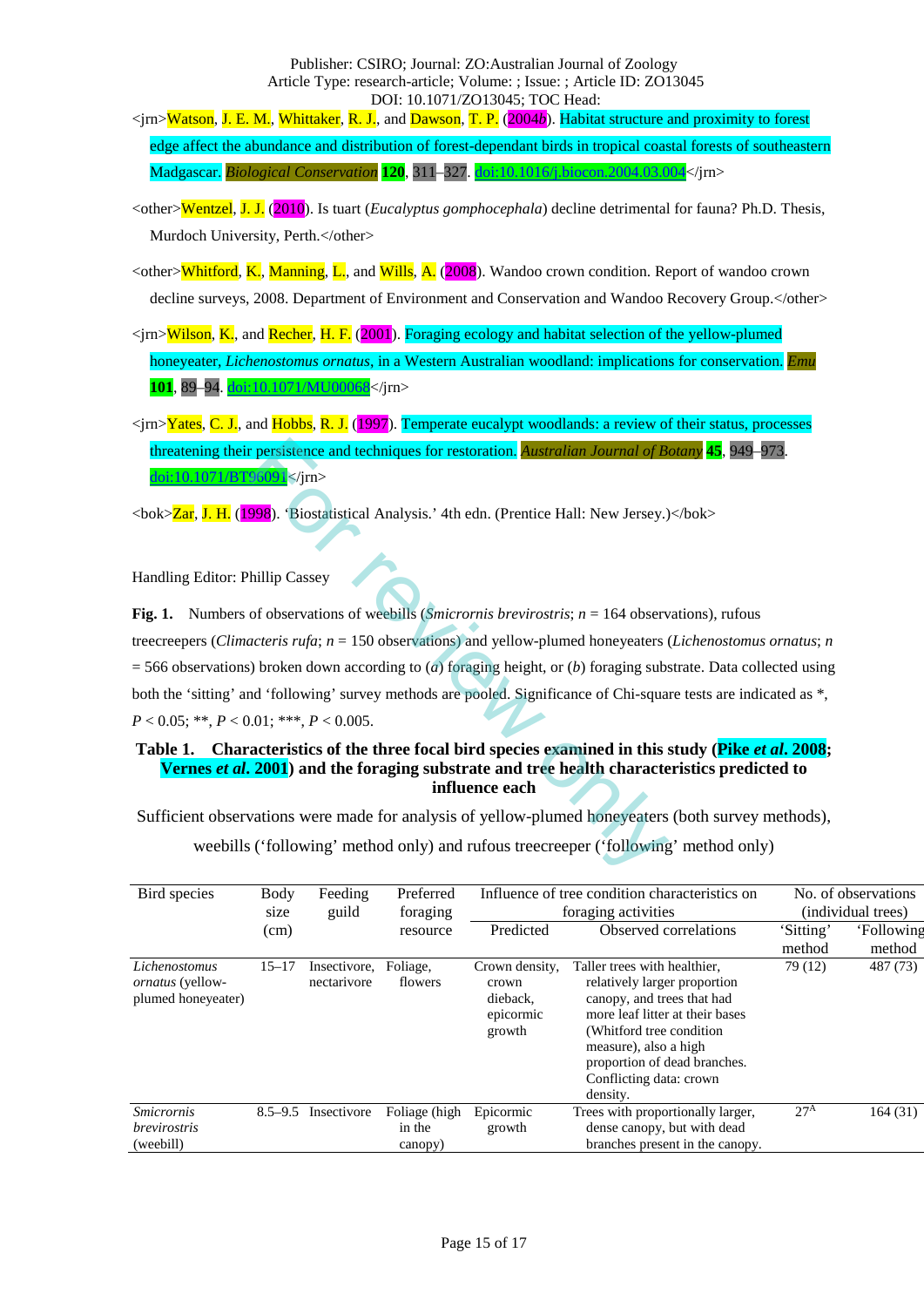| Climacteris rufa     | $15 - 17$ | Insectivore | Dead        | Proportion of | Taller trees with proportionally  | $2^{\rm A}$ | 150 (16) |
|----------------------|-----------|-------------|-------------|---------------|-----------------------------------|-------------|----------|
| (rufous treecreeper) |           |             | branches.   | dead          | larger, dense canopy, with little |             |          |
|                      |           |             | wood        | branches.     | epicormic growth but dead         |             |          |
|                      |           |             | and/or bark | crown         | branches present in the canopy.   |             |          |
|                      |           |             |             | dieback       |                                   |             |          |

AInsufficient data for statistical analyses – observations completed on too few trees to allow distinction of habitat preferences.

# **Table 2. Tree condition characteristics measured on all trees (site, unused and selected trees)**

All tree condition measures were completed at an approximate distance of half the height of the tree in question. These assessments were conducted twice on each tree at 90° from each other. In addition to these independent measures of tree characteristics, the continuous variables were incorporated together as a single measure by Principal Components Analysis (PCA) for each tree. The dimensions of these analyses captured a holistic measure of tree health; correlations with these dimensions are show for each variable included (*r*). The Grimes and Whitford tree condition measures were not included as they were highly correlated with other tree characteristics in the analysis

| each variable included (r). The Grimes and Whitford tree condition measures were not included as |                                                                                                                        |                               |                    |  |  |  |  |
|--------------------------------------------------------------------------------------------------|------------------------------------------------------------------------------------------------------------------------|-------------------------------|--------------------|--|--|--|--|
| they were highly correlated with other tree characteristics in the analysis                      |                                                                                                                        |                               |                    |  |  |  |  |
|                                                                                                  |                                                                                                                        |                               |                    |  |  |  |  |
| Tree characteristic                                                                              | Definition                                                                                                             | PCA <sub>1</sub> <sup>A</sup> | PCA 2 <sup>B</sup> |  |  |  |  |
| Whitford tree condition                                                                          | Measures overall tree condition on a scale from C1 to C6, where                                                        |                               |                    |  |  |  |  |
| measure                                                                                          | C1 is healthy crown and C6 is a dead tree. This measure captures                                                       |                               |                    |  |  |  |  |
|                                                                                                  | epicormic growth, crown density and crown dieback (Whitford                                                            |                               |                    |  |  |  |  |
|                                                                                                  | <i>et al.</i> 2008).                                                                                                   |                               |                    |  |  |  |  |
| Grimes tree condition                                                                            | Measures overall tree condition on a scale from 0 to 5 where 0 is a                                                    |                               |                    |  |  |  |  |
| measure                                                                                          | dead tree and 5 is a healthy tree with a complete canopy. This                                                         |                               |                    |  |  |  |  |
|                                                                                                  | measure captures epicormic growth, crown density and crown                                                             |                               |                    |  |  |  |  |
|                                                                                                  | dieback (Grimes 1987).                                                                                                 |                               |                    |  |  |  |  |
| Crown density (%)                                                                                | Percentage of crown containing foliage, branches, and reproductive<br>structures (Schomaker et al. 2007).              | $r = -0.499$                  | $r = -0.513$       |  |  |  |  |
| Crown dieback (%)                                                                                | Percentage of crown that has undergone recent dieback, often an<br>early indication of stress (Schomaker et al. 2007). | $r = 0.799$                   | $r = 0.141$        |  |  |  |  |
| Uncompacted live                                                                                 | Ratio of live crown length to above-ground tree length.                                                                |                               |                    |  |  |  |  |
| crown ratio $(\%)$                                                                               | Uncompacted means crown length is not reduced to compensate                                                            | $r = -0.056$                  | $r = 0.895$        |  |  |  |  |
|                                                                                                  | for gaps between base of live crown and live top of the tree.                                                          |                               |                    |  |  |  |  |
| Epicormic growth $(\%)$                                                                          | Percentage of epicormic growth (growth from buds beneath the<br>bark) observed in canopy (Podger 1980; Stone 1999).    | $r = 0.781$                   | $r = -0.074$       |  |  |  |  |
| Proportion of dead<br>branches $(\% )$                                                           | Percentage of all major branches (diameter >20 cm; counted for the<br>whole tree) that are senescent.                  | $r = 0.810$                   | $r = 0.160$        |  |  |  |  |
| Canopy height (m)                                                                                | Highest point of tree that is live. Completed three times and<br>averaged.                                             |                               |                    |  |  |  |  |
| Leaf litter cover (%)                                                                            | Recorded at the base of each tree (site and selected trees) as close                                                   |                               |                    |  |  |  |  |
|                                                                                                  | as possible to the trunk for two $1-m^2$ quadrats and averaged to                                                      |                               |                    |  |  |  |  |
|                                                                                                  | create a value per tree. Greater litter cover could reflect greater                                                    |                               |                    |  |  |  |  |
|                                                                                                  | canopy size or declining health.                                                                                       |                               |                    |  |  |  |  |

<sup>A</sup>For PCA 1, eigenvalue = 2.231, % of total variance = 44.62.

<sup>B</sup>For PCA 2, eigenvalue = 0.996, % of total variance = 19.92.

## **Table 3. Logistic regression (negative binominal) describing the differences between trees that were either not observed as being used as foraging resources ('unused' trees) or used by weebills (***Smicrornis brevirostris***), rufous treecreepers (***Climacteris rufa***) or yellow-plumed honeyeaters (***Lichenostomus ornatus***)**

The surveys were carried out using two methods (the 'sitting' and 'following' methods; see text for description) at 20 sites in Dryandra State Forest and Wandoo National Park, Western Australia (*n* = number of observations made using each method). A total of 211 models were created and assessed by